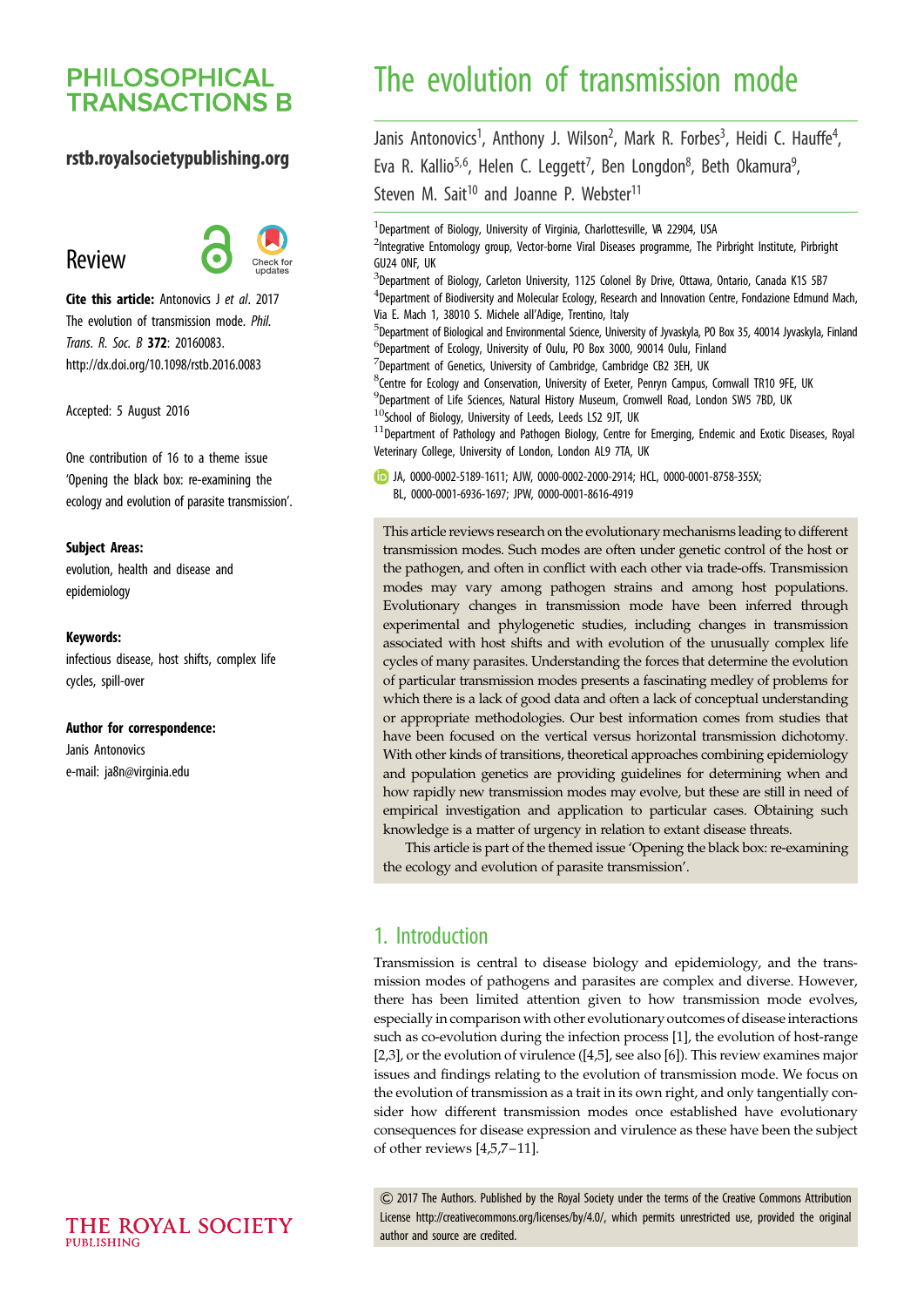Table 1. One of many possible classifications of transmission modes, to illustrate the use of the terms 'mode' and 'route', with the former term being used for the method of getting from point to destination, and the latter for the path taken, which includes the points of exit and entry. The table is not intended to be definitive or comprehensive; thus, for example, vector transmission could be further subdivided into passive or biological, and the latter into multiplicative or non-multiplicative/circulatory-only.

| mode |            |                | route (examples)                                                                        |
|------|------------|----------------|-----------------------------------------------------------------------------------------|
|      |            |                | cytoplasmic, transplacental, during vaginal birth or breast feeding                     |
|      | sexual     |                | mainly genital - genital, but also oro-genital, flower to flower                        |
|      | non-sexual | direct contact | skin-to-skin: kissing, biting, touching                                                 |
|      |            | airborne       | respiratory tract – respiratory tract                                                   |
|      |            |                | contaminated food-oral, infected water-oral, faecal-oral,<br>water-skin as in helminths |
|      |            |                | clothing - skin, needle - blood, doorknob - hand                                        |
|      |            |                | cutaneous penetration; vector fecal deposition, vector identity                         |

Our review broadly addresses the following questions:

- What are the types of transmission and how can be they studied? We address some awkward semantic and methodological problems unique to studying transmission modes and routes.
- How does transmission mode evolve? At a micro-evolutionary scale, we examine the evidence for genetic variation in transmission mode and the nature of the trade-offs involved, including evidence from selection experiments.
- What are the predictions of population genetic models about directions of evolution in transmission mode? When will there be stable genetic variation for transmission mode and when will mixed modes be favoured?
- What directions has the evolution of transmission mode taken in the past? We review phylogenetic and comparative studies on changes in transmission mode, asking if there are preferred evolutionary pathways, and what forces might lead to them.
- Do changes in transmission mode accompany host shifts or emergence of new diseases? We examine the evidence, and emphasize the importance of understanding this process in dealing with newly emerging diseases.
- Throughout, we emphasize that the evolution of 'transmission mode' is determined by the genotypes of both the pathogen and the host, and is a co-evolutionary process, not just an evolved property of the pathogen.

# 2. Transmission modes and routes

The transmission of parasites and pathogens is often referred to in the literature and public health information sites as having various 'modes' and 'routes'; however, these two terms are used interchangeably, which confuses two concepts important for evaluating the process whereby transmission evolves. In common usage, a 'mode' of transport (e.g. train, bus, car and bicycle) is easily distinguishable from a 'route' taken to get to a destination (e.g. via which city, or via which specific international departure and arrival point). Similarly, in reference to transmission, 'mode' should refer to the method that a pathogen uses to get from starting point to destination, whereas the 'route' is the path taken using the chosen mode and includes a starting point (site of pathogen presentation, or portal of exit), a specific pathway used, and a destination (where the pathogen enters). This distinction is important because the mode defines certain epidemiological characteristics of the pathogen and the disease, and hence expectations for its possible evolution (for example, sexual versus nonsexual transmission [\[12](#page-8-0)]). The routes for one mode may be several, or many, and dictate specifically how the pathogen will leave one body and infect another, e.g. faecal–oral, hand–oral, fomite–lung, etc. (of course, knowing the route still does not tell you the mechanisms of infection, which are also incredibly varied!). Until we know both the mode and route, the transmission is not fully defined. For example, a pathogen transmitted by the lung-to-lung route may be droplet-borne or airborne, and a pathogen transmitted by the vertical mode may take the transplacental or vaginal-skin route. However, once we know both mode and route, the evolutionary trajectory may be hypothesized and control measures can be implemented. Knowledge of routes associated with a given mode might also indicate how restricted a particular pathogen might be in its transmission, which in turn may suggest more precise or wide-ranging methods of control. For example, airborne pathogens mainly spread from one respiratory tract to another, whereas vector-borne pathogens can be transmitted from vector to skin, from the vectors' faeces to lung, or from a vector bite to the blood stream.

Modes can be subcategorized in various ways: one possibility is shown in table 1. The actual hierarchical order of the divisions and sub-divisions is debatable but these are the commonly used dichotomies. Within the evolutionary literature on disease, the major distinction made among transmission modes is between vertical and horizontal transmission, with horizontal transmission commonly subdivided into sexual versus non-sexual. Most health and government organizations classify infectious diseases as being transmitted 'directly' (e.g. sexual, vertical, skin-to-skin contact) and 'indirectly' (e.g. airborne, vector-borne, vehicle-borne, waterand food-borne) [\[13](#page-8-0)–[15](#page-8-0)]. As directly transmissible diseases are by definition spread by direct contact between individuals, this distinction may be more useful to warn medical workers that they may be at risk of infection by directly transmitted pathogens from their patients. Another distinction is sometimes made based on the form of the transmission function in relation to density of infected individuals, namely frequency-dependent versus density-dependent transmission [[16,17\]](#page-8-0).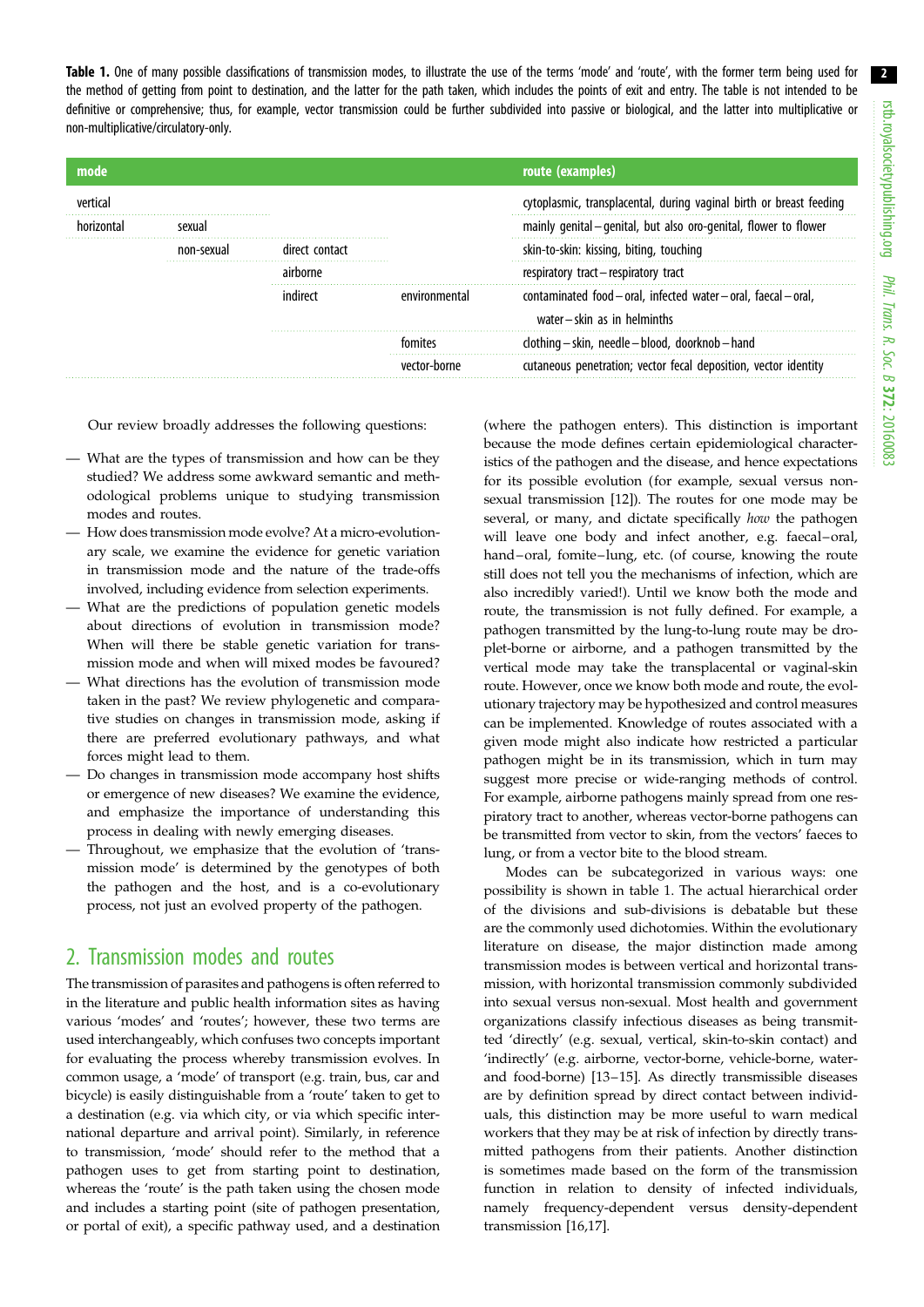Surprisingly, the terms 'movement' and 'dispersal' appear rarely in the disease literature, and are generally considered to be processes that are components of transmission. Ecologists define dispersal as the movement of an individual from a source location to a new location [\[18](#page-8-0),[19\]](#page-8-0), and 'effective dispersal' includes the added element of establishment and breeding in the new location. Therefore, transmission in the disease literature corresponds to the idea of effective dispersal in the ecological sphere.

### 3. Determining transmission modes and routes

Quantifying the contribution of different modes and routes to overall transmission of a pathogen is a major challenge, and the general lack of data on transmission for most pathogens is one of the greatest obstacles to studying its evolution. For example, as discussed below, understanding evolutionary pathways in transmission is more limited by reliable knowledge of the transmission mode than by the phylogenies of the pathogens involved [[12\]](#page-8-0). Generally, three approaches have been taken to establish and measure transmission mode: genetic studies involving markers, observation of contact processes and experimental studies. The presence of congruent host and pathogen phylogenies has also been used to infer that in the past pathogen transmission has been predominantly vertical [\[10,20](#page-8-0)]. However, this interpretation has been questioned because congruent phylogenies may also result from the greater likelihood of host shifts between related taxa by horizontal transmission [[21](#page-8-0)–[23](#page-8-0)]. Moreover, a high level of observed vertical transmission does not preclude a horizontal transmission route as the latter may be essential to maintain a high disease prevalence, in turn resulting in high effective vertical transmission [[24\]](#page-8-0).

Most infectious diseases have the potential to be transmitted by multiple modes, so a major issue is determining which modes are the most important in a particular host–pathogen system. Even modes that appear 'incidental' or unimportant, may, if they have a genetic basis, be the target of selection in novel circumstances. A classic example is the protozoan Toxoplasma gondii. While the one definitive host, a species of Felidae, sheds oocysts in the stool, these can infect most warm-blooded organisms when they consume contaminated vegetation or raw meat. Species such as sheep, humans, mice and rats can maintain infection through congenital or neonate transmission [\[25,26](#page-9-0)], and several cases of sexual transmission have also been documented in experimental studies [[27](#page-9-0)–[29](#page-9-0)]. Another example is Rift Valley fever virus (RVFV), which spreads among livestock through mosquito bites but can also be transmitted vertically [[30\]](#page-9-0). RVFV is transmitted from domestic animals to humans mainly by direct contact with infected animals, consumption of raw milk, and in a few cases, through mosquito bites [\[31,32](#page-9-0)]. During inter-epidemic periods, RVFV may be maintained in some mosquito species by transovarial vertical transmission [\[33\]](#page-9-0). However, as with Toxoplasma, we know little about the strength of these different modes of transmission, and whether any of them involve unique genetic variants [\[34](#page-9-0)].

Epidemiological tracing using genetic markers might seem a particularly useful approach to studying transmission mode, but while markers can identify the source and target of a transmission event, they cannot per se pinpoint the transmission mode unless combined with other approaches.

A classic example is the tracing of HIV infections to particular healthcare workers. However, only by assessing associated risk factors (e.g. sexual activity of the health care workers and patients) was it established that many of these HIV infections were likely to have been blood-borne rather than sexually transmitted [[35](#page-9-0)]. Two more recent examples relate to the outbreaks of foot and mouth disease virus (FMDV) and bluetongue virus (BTV) in the UK. In the FMDV outbreak in 2001, subsequent sequencing of viral isolates confirmed most but not all inferences from contact tracing, including aerial spread, animals congregating at markets and direct transport of infected animals [\[36\]](#page-9-0); however, sequencing by itself could not have 'established' these routes. Genetic studies of BTV showed that the strain that caused the 2006 epidemic originated in sub-Saharan Africa, and was not vaccine-derived [[37](#page-9-0)], but the pathway whereby it reached the UK could not be determined [\[38\]](#page-9-0).

Genetic markers are perhaps most useful in determining transmission routes in multi-host systems. For example, microsatellite markers have been used to identify possible hosts of Schistosoma japonicum [[39](#page-9-0)–[41\]](#page-9-0). DNA sequencing analysis of mosquito blood meals was used to establish which bird species were potentially important for West Nile virus transmission to humans [\[42](#page-9-0)]. Transmission in multi-host systems is more extensively discussed in [[3](#page-8-0)[,43](#page-9-0),[44](#page-9-0)].

Studies of co-inheritance of genetic markers in parasites and both cytoplasmic and nuclear genetic markers in their hosts can also provide information on the degree to which transmission is vertical or horizontal [[45\]](#page-9-0). Under perfect maternal transmission, there is complete linkage disequilibrium between host mtDNA and pathogen alleles, and degrees of departure from this can be used to back-infer the amount of horizontal transfer [[46\]](#page-9-0).

The comparison of patterns in pathogen phylogenetic distance is a related and promising approach to infer transmission mode. This approach can provide evidence for multiple transmission modes in a system, as different lineages may show different relationships. For example, if pathogen genetic distance between related hosts is less than expected by chance in some strains, it is likely that vertical transmission plays some role in their transmission mode, as has been demonstrated for feline immunodeficiency virus in lions (N. M. Fountain-Jones 2016, personal communication). Conversely, if there is a strong spatial pattern in pathogen genetic distance but little effect of host relatedness, it is possible that horizontal transmission is the dominant mode.

Experimental infections also provide estimates of the relative importance of different transmission routes. For example, in avian influenza, experimental infections have estimated persistence of virus in the environment, and thus the relative importance of airborne versus environmental (faecal–oral) routes [[47](#page-9-0)–[49\]](#page-9-0). Similarly, experimental studies on FMDV have used calves either directly exposed to other infected individuals or housed in buildings that had previously held infected individuals to study direct versus environmental transmission [\[26\]](#page-9-0). As another example, to determine whether vertical (congenital) transmission alone was sufficient to maintain transmission of T. gondii in brown rats, Rattus norvegicus, [[26](#page-9-0)] rats were trapped from local farms and released into a large naturalistic outdoor enclosure in the absence of oocysts from the feline definitive host. Over the subsequent three years, the rat population expanded but the seroprevalence remained approximately constant, showing feline hosts were not essential to maintain transmission. Although entomopathogenic Rickettsia is generally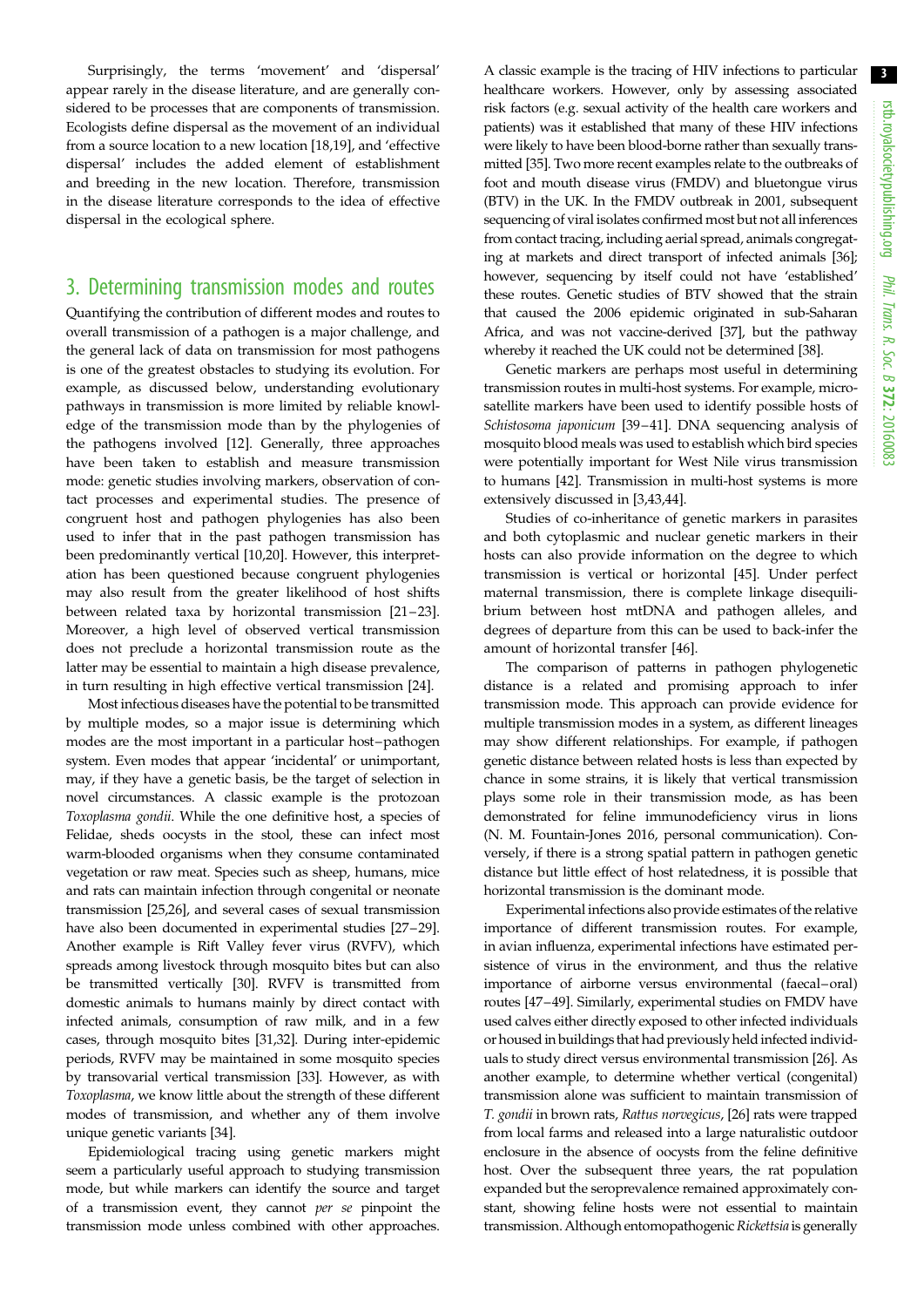assumed to be vertically transmitted, experimental studies [[50\]](#page-9-0) showed a phytophagous Rickettsia could be horizontally transmitted via the phloem; uninfected whiteflies (Bimesa tabaci) physically separated from infected whiteflies could acquire the infection by feeding on the same leaf.

Experimental studies exposing potential arthropod vectors to pathogens by allowing them to feed on infected hosts are relatively commonplace. The detection of the pathogens (often viral RNA) can be in the saliva or head of the insect [\[51,52](#page-9-0)] or in the whole insect [[53,54\]](#page-9-0). However, most such studies implicitly assume that the demonstration of pathogen replication in a vector following artificial exposure to a pathogen is adequate to infer vector-borne transmission in the field. Unfortunately, studying actual transmission under field conditions is both expensive, time-consuming and rarely done [[55](#page-9-0)].

Transmission mode can obviously be determined by many methods. Contact tracing and inferring transmission modes based on behaviours among contacts is a method commonly used in humans. Age specificity of infection, location of the pathogen, site of the lesions and the biology of the transmission stages are all pointers to the transmission mode. While these methods are important in identifying modes and in directing control measures in human and agricultural diseases, quantifying the level of transmission by the different modes remains a challenge.

### 4. Genetic variation in transmission mode

The very diverse transmission modes that occur in closely related pathogen species suggests that the evolution of new transmission modes is ongoing and likely commonplace in nature. For example, many closely related strains of sexually transmitted diseases have both sexual and non-sexual transmission [\[12](#page-8-0)[,56](#page-9-0)]. However, it is often not clear if transitions to a given transmission mode are simply the product of the host ecology and unrelated to genetic change. Quite drastic changes in transmission mode may not be contingent on any or only very little genetic change; the difficulty of distinguishing Trypanosoma equiperdum (causing dourine, a sexually transmitted disease in horses) from T. brucei (causing sleeping sickness transmitted by tsetse flies) suggests this host shift and transmission mode may have been possible with very little underlying genetic change [\[57\]](#page-9-0). Environmental differences favouring different parasite life cycle stages may also result in changes in transmission mode, and simply demonstrating differences among taxa may not necessarily reflect genetic changes [[58,59](#page-9-0)].

Some of the best evidence we have for a genetic basis for transmission mode is the demonstration of specific genetic pathways leading to different tissue tropisms in closely related strains or species with contrasting transmission modes, e.g. genital and ocular chlamydia [\[12,](#page-8-0)[60](#page-9-0)]. However, given the difficulty of quantifying transmission modes, it is perhaps not surprising that there appear to have been almost no studies on the quantitative genetics of transmission mode. Evidence of genetic control of transmission mode comes from the study of fungal endophytes that often act as partial 'parasitic castrators' producing fruiting bodies on the plant inflorescence (which produce horizontally transmitted spores), and whose hyphae invade the seeds, resulting in vertical transmission through the seed. Kover & Clay [\[61\]](#page-9-0) showed fungal strains of Atkinsonella differed in the degree to which they induced the production of fruiting bodies, but vertical transmission was

not studied. Tintjer et al. [[62](#page-9-0)] showed that cloned genotypes of the grass Elymus hystrix infected with the fungus Epichloë elymi differed in the degree to which they produced fungal fruiting bodies responsible for horizontal transmission. However, all genotypes showed close to 100% vertical transmission of the fungus to the seeds, and thus there was no evidence of a trade-off with vertical transmission. These studies clearly show the importance of host factors in determining transmission mode (see also A. Brown 2016, personal communication).

Experimental studies have manipulated levels of horizontal and vertical transmission to study associated changes in pathogens. Stewart et al. [\[63](#page-9-0)] passaged barley stripe mosaic virus in barley, Hordeum vulgare, horizontally for four host generations and vertically for three generations. Each selection regime resulted in an increase in transmissibility by the respective mode, with clear trade-offs between them. In keeping with theoretical expectations, there was an increase in virulence by the horizontal mode and a decrease in virulence by the vertical mode, although levels of viral virulence did not reflect viral titer in the plants. Bull et al. [[64](#page-10-0)] manipulated opportunities for vertical or horizontal transmission of bacteriophages infecting bacteria and found that when vertical transmission was promoted the viruses became less virulent. Similarly, Pagan et al. [\[65\]](#page-10-0) selected for reduced pathogen virulence by serially passaging cucumber mosaic virus vertically in its host Arabidopsis thaliana, but no selection response was observed following horizontal transmission. Using the bacterium Holospora undulata infecting the protozoan Paramecium caudatum, Magalon et al. [[66\]](#page-10-0) demonstrated that populations of the host maintained below their carrying capacity selected for increased vertical transmission of the bacterium since high birth rates increased opportunities for vertical transmission. Dusi et al. [[67](#page-10-0)] showed bacteria that had evolved in conditions promoting vertical transmission exhibited an almost complete loss of infectivity via the horizontal transmission route.

Phage  $\lambda$  viruses have a 'genetic switch' that, in one state, keeps them in a latent prophage state in the Escherichia coli genome such that they are vertically transmitted and resistant to superinfection. In the alternate state, usually turned on in response to stress, they initiate cell lysis and horizontal transmission. The sensitivity and threshold of this switch respond quickly to selection [\[68](#page-10-0)]. Spatial structure is expected to lead to selection for more 'prudent' (i.e. less virulent) pathogens, and correspondingly, Berngruber et al. [[69\]](#page-10-0), using competition between predominantly vertically and horizontally transmitting strains of phage  $\lambda$ , showed the latent state was favoured on an agar surface when the spatial structure was maintained, but not when it was disturbed, an outcome consistent with their theoretical expectations. A thorough knowledge of the genetic basis for alternative transmission modes makes phage  $\lambda$  a very useful system for experimental studies.

However, the outcome of selection experiments is also not always as expected. Turner et al. [[70\]](#page-10-0) allowed plasmids to evolve for 500 generations in populations of bacteria that differed in density, and found no evidence of response to selection for vertical or horizontal transmission.

# 5. Trade-offs and transmission modes

While it would be obviously advantageous for a pathogen to use all possible transmission routes, as in any evolutionary process involving a complex phenotype, there are likely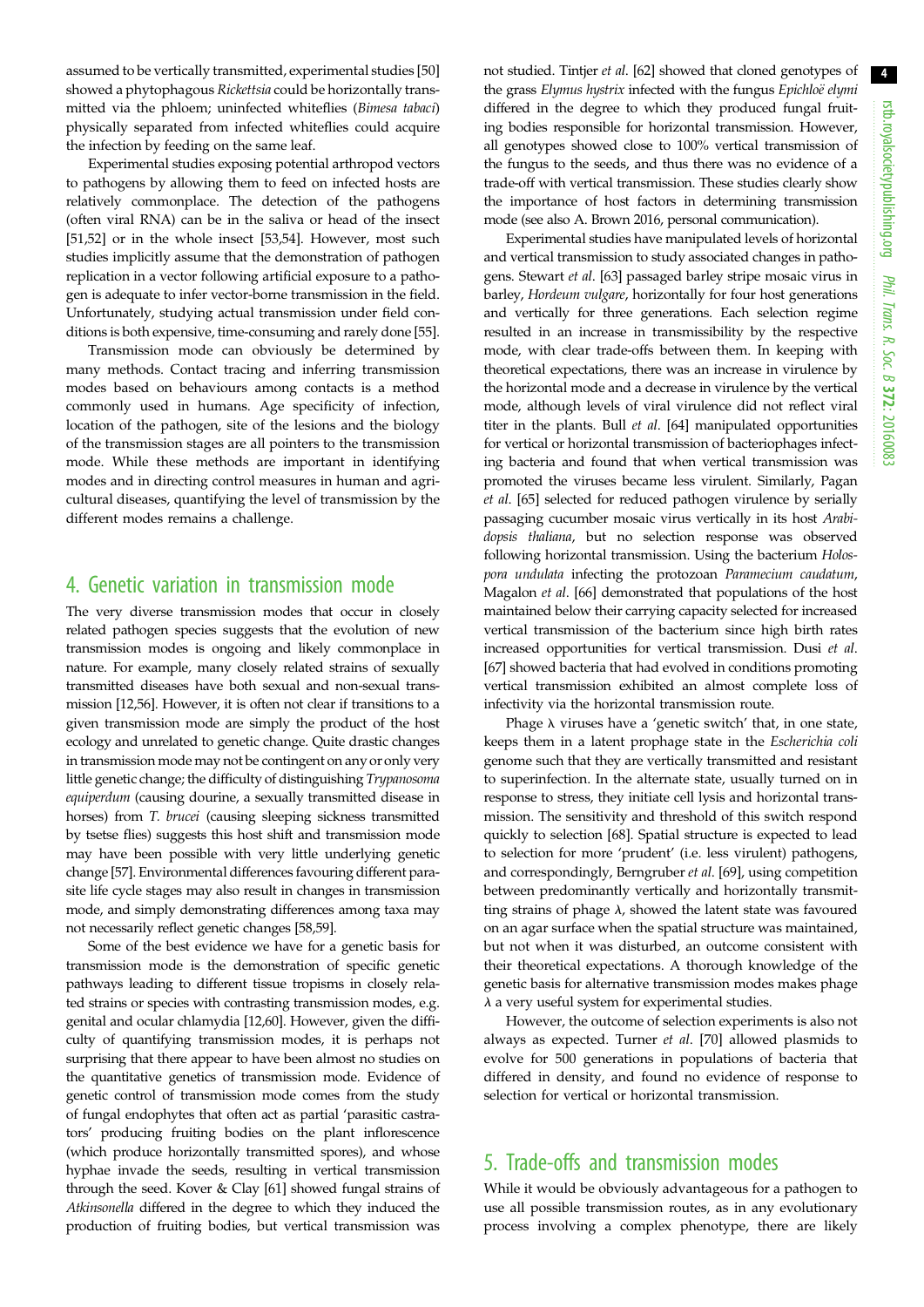to be direct trade-offs between these routes themselves or these routes may have other indirect fitness effects. In an evolutionary context, trade-offs are quantified by measuring the genetic correlations between different traits: a negative genetic correlation between alternative transmission modes suggests that increasing one transmission mode would decrease the other. However, we know of no data on estimates of genetic correlations between transmission mode and other fitness components, in either pathogens or hosts.

It has been commonplace in theoretical and general discussion to expect trade-offs in transmission mode. This is most obvious in the conflict between vertical and horizontal transmission. Activities of a host or parasite that increase the rate of horizontal transmission (e.g. greater production of infectious particles) may increase mortality or decrease reproduction, and this will correspondingly reduce vertical transmission of the parasite via the offspring, necessarily leading to an evolutionary trade-off [\[7,](#page-8-0)[64,71,72](#page-10-0)]. Correspondingly, theory predicts that there should be a trade-off between pathogen virulence and transmission mode [\[73](#page-10-0)]. If the pathogen kills the host quickly there is a cost in terms of a reduced number of infectious particles, which decreases horizontal transmission. At low host densities, contact rates between host and pathogen may drop below the threshold necessary for persistence [\[74](#page-10-0)], so that persistence is more likely if the pathogen can be vertically transmitted and has a low virulence so the host survives till reproduction.

These concepts seem intuitive when considering, for example, the insect baculoviruses, which are invariably lethal when horizontally transmitted but are largely asymptomatic when vertically transmitted [\[75\]](#page-10-0). Natural populations of insects are often characterized by large seasonal variation in abundance, including a complete absence of stages that transmit horizontally; hence, such populations harbour covert baculovirus infections that are vertically transmitted [\[76](#page-10-0)]. Another example is the protozoan parasite Ophryocystis elektroscirrha of monarch butterflies, Danaus plexippus, which is transmitted horizontally when adult butterflies ingest spores on host plant leaves, and vertically when spores are transmitted on the outside of the eggs [\[77](#page-10-0)]. As expected, strains of the parasite that produce more spores are transmitted more effectively horizontally (to other adults via the leaves). However, their vertical transmission is actually reduced because larger numbers of spores on the eggs cause more severe infections that lead to premature death of the larvae and pupae. However, these strains are efficiently horizontally transmitted because they leave more spores on the leaves. Similar trade-offs are seen in a wide range of host –pathogen systems, from malaria [[78\]](#page-10-0) to microsporidia [\[79](#page-10-0)], myxozoans [\[80\]](#page-10-0) and bacteriophage [[64\]](#page-10-0).

The shape of the trade-off is likely to be important in determining whether evolutionary changes lead predominantly to one mixed mode, or to the maintenance of both modes as genetic variants with alternative pathways [\[81](#page-10-0)]. This is because the trade-off shape is critical in determining the outcome of evolutionary predictions. The measurement of the shape of the trade-off also presents particular challenges, because estimates of genetic correlations per se cannot incorporate nonlinearities (other than by transformation) and so we lack the statistical tools for estimating nonlinear genetic trade-offs. The shape of the trade-off curve is also critical in determining the outcomes of coevolution between hosts and pathogens with regard to resistance and infectivity [[82,83\]](#page-10-0).

The dependency of trade-offs on environmental conditions also needs to be considered [\[84](#page-10-0)]. Intriguingly, research on microsporidians in mosquitoes has shown that the factors influencing selection on vertical versus horizontal transmission include food availability and whether the parasites are embedded in co-infections [\[85](#page-10-0)]. Long-term environmental changes in  $SO<sub>2</sub>$  levels, by affecting the likelihood of infection via leaves, has been posited as the cause of shifts between leaf-to-leaf (horizontal) and seed (vertical) transmission of the fungal pathogen of wheat, Phaeosphaeria nodorum [[86](#page-10-0)].

# 6. Evolutionary pathways in transmission mode

#### (a) Population genetics theory

While there have been many studies positing the advantages or otherwise of different transmission modes, some studies have addressed the evolution of transmission mode specifically from a population genetics standpoint, asking how allele frequencies determining transmission mode are likely to change, and with what outcome. Thrall & Antonovics [[56\]](#page-9-0), observing that sexually transmitted diseases (such as chlamydia, syphilis, HSV-2 and pubic lice) often have nonsexually transmitted counterparts (strains or closely related species), asked whether it was possible to maintain genetic polymorphisms in transmission mode even when the strains excluded each other (directly or immunologically) from a single host. They implicitly assumed a complete trade-off in transmission mode, such that each genotype could transmit either sexually (in a frequency-dependent manner) or nonsexually (in a density-dependent manner), and showed that stable genetic polymorphism in alternative transmission modes was possible. This was even when the pathogen strains were excluding each other on the same host resource, illustrating how 'Gause's Principle' (that two species using the same resource cannot coexist) could be violated by the complexities of transmission.

There have also been applications of adaptive dynamics theory to transmission mode evolution. In a thorough analysis of the evolution of vertical versus horizontal transmission, Ferdy & Godelle [\[81\]](#page-10-0) examined the consequences of different forms of the trade-off between vertical and horizontal transmission. They also showed that polymorphism in transmission mode was possible if the trade-off was convex (e.g. increased horizontal transmission, if it causes sterility, will not continue to decrease vertical transmission proportionately); but if the trade-off was concave, then mixed-mode transmission of one genotype was favoured (e.g. in a situation where increased horizontal transmission that increases mortality continues to decrease vertical transmission). Their model included competition among the symbionts for resources within the host, and this complicates the outcomes, depending on the interaction within the host.

A strong theoretical framework for the study of transmission mode, especially the evolution of vector transmission, was developed by Gandon [\[87](#page-10-0)] in the context of epidemiological and genetic dynamics of two (and multi) host systems. Using this framework, Gandon identified the forces leading to a second host acting as an effective vector, and showed that there was a positive feedback between evolution of vector transmission and evolution of virulence, as postulated by Ewald [\[4\]](#page-8-0) many years previously. Using this framework, he also showed that different transmission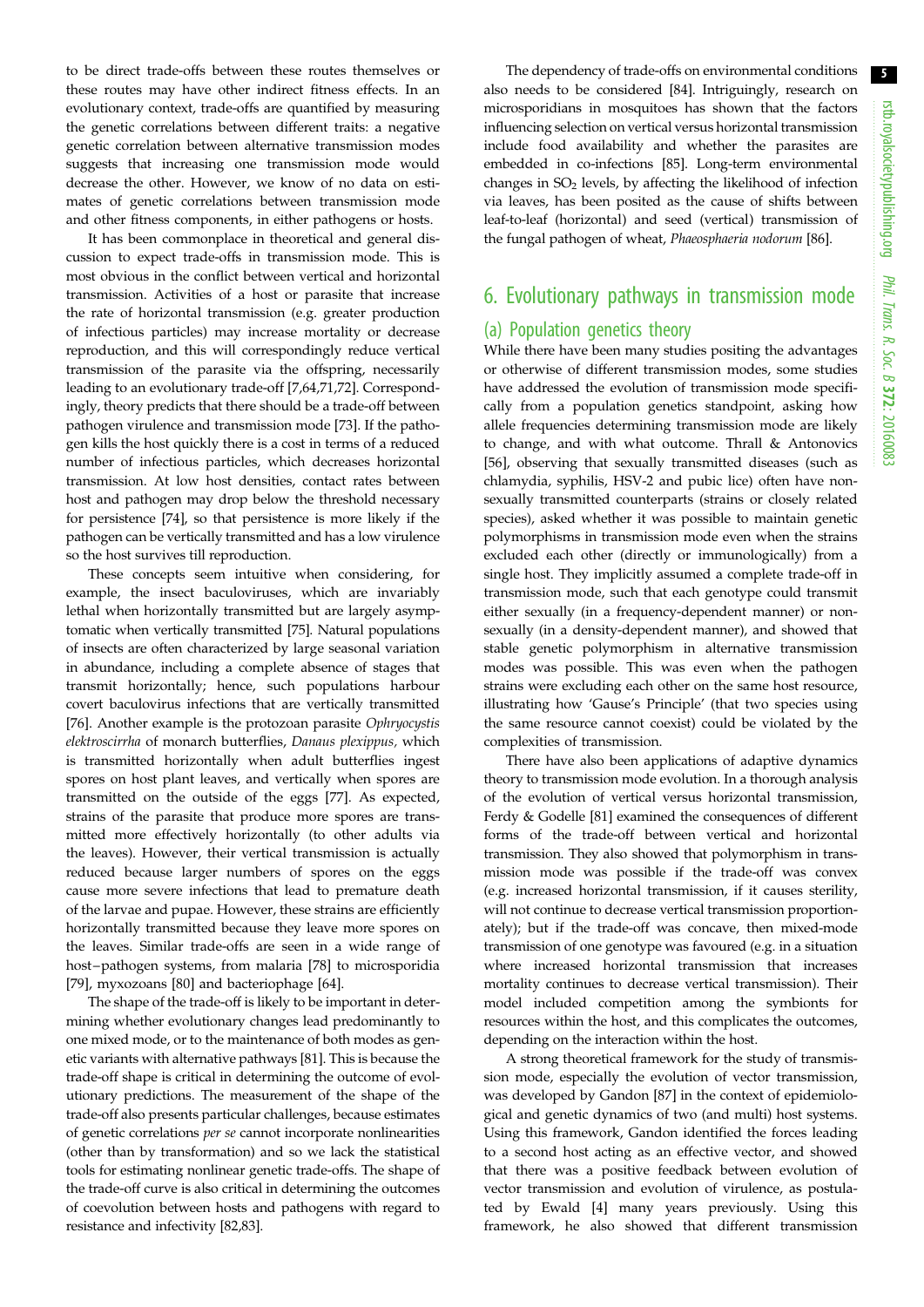routes (i.e. involving different hosts) could result in evolutionary branching and polymorphism, depending on the form of the trade-offs between virulence, pathogen multiplication and host susceptibilities.

The evolution of transmission mode in relation to virulence is important from an applied perspective. Thus, if highly virulent strains can coexist with non-virulent ones, very serious health consequences of disease in a subset of the population may be due to virulent pathogen variants. This may be less desirable than the presence of only one strain of intermediate virulence. Boldin & Kisdi [[88\]](#page-10-0) investigated this in diseases that had both environmental and direct host-to-host transmission, the worry being that environmentally transmitted genotypes might show higher virulence, as their persistence would be less compromised by a shortened host lifespan. Here too, stable genetic polymorphisms could be maintained; however, the polymorphism generally involved strains less virulent than would be expected under one transmission mode or the other. van den Bosch et al. [\[86](#page-10-0)] used a similar approach to investigate levels of vertical (seed) versus horizontal (leafto-leaf) transmission in a fungal disease (Phaeosphaeria) of wheat. They showed evolutionary 'bi-stability' in pathogen 'aggressiveness' (i.e. disease severity or virulence) and therefore the potential for polymorphisms in degree of vertical (seed) and horizontal (leaf) transmission mode under a wide range of conditions.

Several points stand out from these theoretical studies. The first is that, relative to the evolution of virulence, the evolution of transmission mode has received less attention from population geneticists, even though the results can often be illuminating theoretically and of applied significance in understanding virulence. Polymorphisms in transmission mode are possible, and defining the circumstances under which polymorphic genotypes versus multiple transmission modes in one genotype are favoured remains a challenge. This stands in contrast with our understanding of the evolution of host-pathogen interactions in infectivity and resistance [[1](#page-8-0)]. Additionally, it should be noted that most studies have assumed that transmission is under 'pathogen control', i.e. that it is genetic variation in the pathogen rather than in the host that is driving the evolution of transmission mode, even though the frameworks for doing otherwise are well established in theory [[87,88\]](#page-10-0). It remains to be seen whether more complex 'transmission-genetics' makes other coevolutionary scenarios possible, in a way analogous to what is seen with genetics of resistance and infectivity.

### (b) Examples of evolutionary changes in transmission mode

The general perceived 'adaptationist' wisdom is that transmission mode will evolve in the direction of where there is the greatest transmission opportunity at least cost (i.e. the mode and route that produce the greatest fitness gains for the pathogen). For example, it has been argued that decreasing host density, or periods of low density, will favour vertical [\[10](#page-8-0)] or sexual transmission [\[89](#page-10-0)], while high density will favour aerial or (non-sexual) direct contact transmission. However, there will also be selection on hosts to decrease transmission, and the force of this selection will differ among transmission modes. For example, in primates, several immunological parameters appear to be determined largely

by the degree of sexual transmission rather than by other transmission modes [\[90](#page-10-0)]. Moreover, if there are two potential pathways, such as ocular or genital transmission, it may be easier/less costly for the host to evolve resistance via one route rather than another. Age specificity of resistance may also determine whether a disease is transmitted aerially to offspring or sexually via reproduction among adults [[91\]](#page-10-0).

In the following sections, we review a selection of phylogenetic studies that address how evolutionary changes in transmission mode may have occurred in the past. Most of them have focused on pathogens as the anticipated driver of transmission mode.

#### (i) Vertical versus horizontal transmission

Sachs et al. [\[92](#page-10-0)] reviewed the evolutionary transitions within bacterial symbionts, focusing mostly on mutualistic relationships. They concluded that free-living forms preceded host-associated ones and that horizontal transmission was the most basal type and occurred when bacteria were acquired from the outside environment. Exclusive vertical transmission was rare (of 127 host-associated bacteria, 108 were horizontally transmitted, 14 vertically transmitted and five had mixed-mode transmission). Of the vertically transmitted species, three were considered to be parasitic, 11 mutualistic. Sachs et al. [[92\]](#page-10-0) suggested vertical transmission is often an evolutionary end point that is irreversible because of the negative genetic effects (accumulation of mutations and gene loss) that strict vertical transmission may have on the symbiont. Moran et al. [[10\]](#page-8-0), focusing on heritable (vertically transmitted) insect endosymbionts, showed that obligate (vertically transmitted) and facultative (horizontally transmitted) symbionts have evolved several times. In Rickettsia, Perlman et al. [[93](#page-10-0)] showed that while most species are vertically transmitted symbionts of invertebrates, some have later become horizontally (by invertebrate vectors) transmitted pathogens of vertebrates. The comparison between Coxiella burnetii and Coxiella-like endosymbionts of ticks is also relevant. Coxiella-like bacteria are maternally inherited and potentially mutualistic bacteria in ticks. Coxiella burnetii causes Q-fever in humans and infects a variety of vertebrate species and is transmitted horizontally through many different routes. Recent studies have shown that C. burnetii recently evolved from an inherited symbiont of ticks that succeeded in infecting vertebrates [\[94](#page-10-0)].

While horizontal transmission of Microsporidia is the most common mode of transmission, phylogenetic data show that vertical transmission has evolved several times in diverse lineages [\[87](#page-10-0)]. Vertical transmission might be under-reported because of the low virulence of vertically transmitted parasites [[95\]](#page-10-0).

Brown & Akçay examined whether transmission modes in a range of grass/epichloe interactions are correlated with host or symbiont evolutionary history. They found that signals of host evolutionary determination of transmission were present, but they depended on the particular symbiont. However, there was no phylogenetic signal in the symbiont effect. They interpreted this as suggesting that faster evolution in the symbiont masked any phylogenetic signal, whereas in the host this signal was more conserved. The joint phylogenetic analysis of host and symbiont traits is an important future direction as disease traits are a likely to be a consequence of the evolutionary history of both the host and symbiont.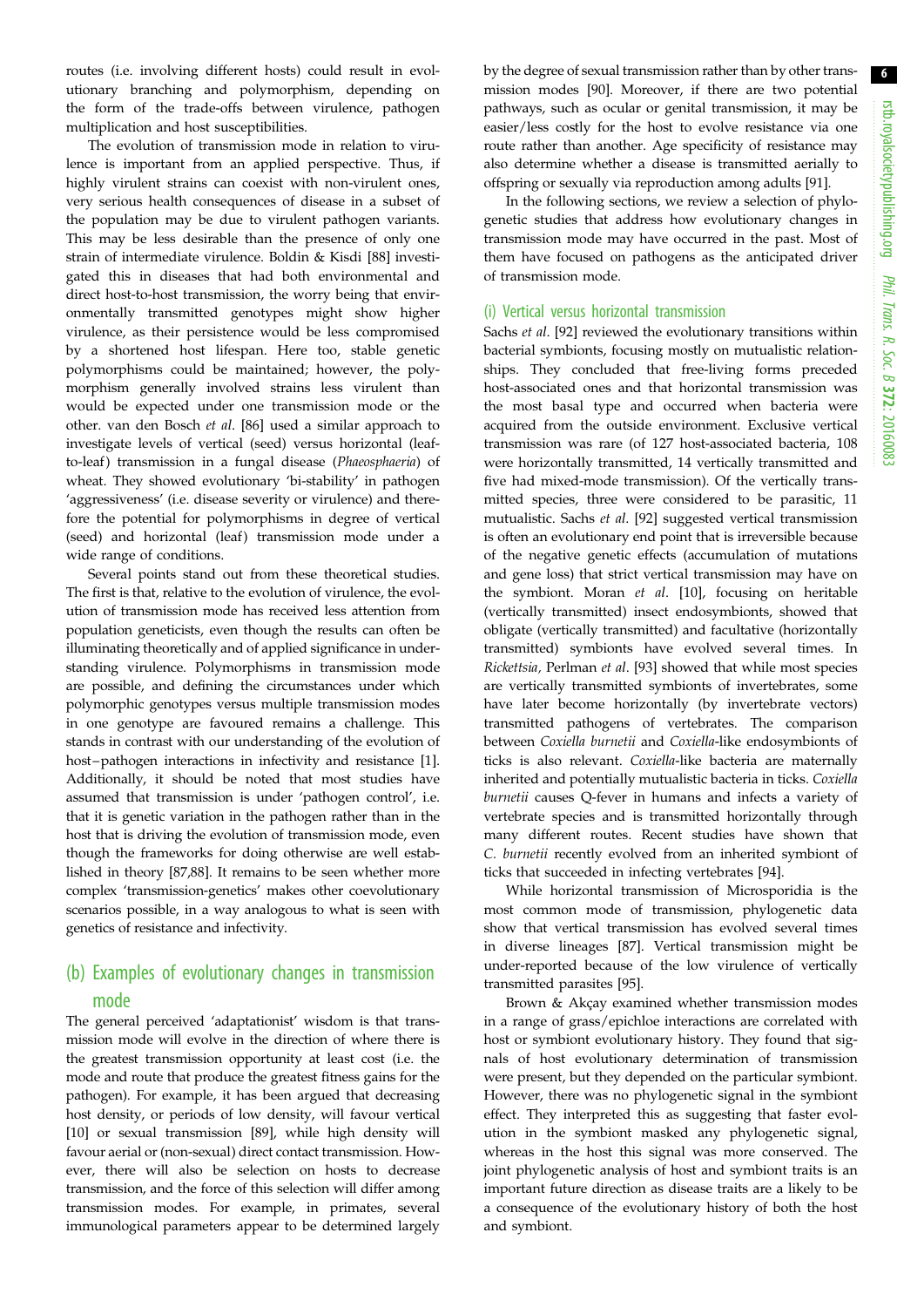#### (ii) Sexual versus non-sexual transmission

There are arguments for expecting sexual transmission to be ancestral to non-sexual transmission. Frequency-dependent transmission allows the persistence of pathogens at low population densities, and therefore protects against bottleneck events. Sexually transmitted diseases are often persistent in the host, and this increases their likelihood of being carried by a host migrating to a new location, as are covert infections [\[96](#page-10-0)]. Because sexual reproduction is a regular feature of the life cycle, sexual transmission may be considered relatively 'reliable'. On the other hand, sexual transmission severely limits opportunities for cross-species transmission. Sexually transmitted pathogens have lower host ranges [[7](#page-8-0)], which might be a critical factor in determining long-term persistence on alternative hosts. Antonovics et al. [\[12](#page-8-0)] explored whether sexual transmission was ancestral or derived by mapping transmission mode onto phylogenies of pathogens. The results showed that it seemed more common for sexual transmission to be a derived trait rather than ancestral, and also that sexual transmission appeared to have evolved in an extremely diverse way, and often repeatedly as in the Chlamydias and human papilloma viruses. However, determination of the evolutionary pathways was very difficult, less because of a lack of reliable phylogenies and more because of accurate/reliable information on transmission mode.

#### (iii) Evolution of complex life cycles in helminths

Complex life cycles, where several life stages of a parasite are found in different hosts, are a remarkable feature of both animal and plant parasites. The hosts in such life cycles can be extremely unrelated phylogenetically, making it hard to envisage how such 'host shifts' could ever have occurred. Moreover, the occurrence of a parasite on phylogenetically distinct hosts raises the question of whether the evolutionarily more ancestral host represents the 'original' host; alternatively, it can be posited that the original host is the 'definitive' host (i.e. in which sexual reproduction occurs) and that the non-definitive host has been acquired subsequently. For example, did digenean trematodes, which alternate between sexual stages in the vertebrate host and asexual stages in snails, evolve parasitism in vertebrates and then acquire the snail hosts, or were they originally parasites of molluscs? The phylogenetic evidence on this specific point is somewhat ambiguous because the common ancestor of the digeneans and all the Neodermata is inferred to have had both the vertebrate and invertebrate host [\[97,98](#page-10-0)]. However, tracing the phylogeny even further back and placing it the context of the fossil record is problematic because of limited taxon sampling; an invertebrate host is, therefore, often inferred based on the expectation that such hosts should be ancestral to vertebrates [\[99](#page-10-0)].

Many authors have speculated on the pathways whereby parasites could gain new hosts and establish complex life cycles. Much of the focus has been on the helminths (flatworms, tapeworms and nematodes) where this pattern is very prevalent [[100](#page-10-0)–[102\]](#page-10-0). For instance, parasites of the original host species may evolve to exploit that species' predators, a process that has been termed 'upward incorporation'. Such incorporation might be driven by increased parasite fecundity in larger predator hosts. For example, upward incorporation appears to have occurred when ancestral acanthocephalans, endoparasites of marine arthropods, incorporated a vertebrate predator as a second host [[103,104](#page-10-0)]. Upward incorporation to a new definitive host may also increase parasite densities, and lead to an increased probability of finding a sexual partner [[105,106\]](#page-10-0) or to a decrease in inbreeding because of multiple infections of a larger host [[107\]](#page-10-0). In digenean trematodes, acquisition of a second intermediate (paratenic) host may also enable an increased intermixture of genotypes from the snail host within which the parasites multiply only asexually. The difficulty of accounting for such life cycles has also led to some extreme hypotheses. For example, Smith Trail [[108](#page-10-0)] proposed that infected hosts might benefit by 'submitting to' predation if suicide is repaid by inclusive fitness gains when close relatives experience reduced infection. Subsequently, parasite survival in the host's predator generated a complex life cycle by upward incorporation.

Alternatively, when the new host is at a lower trophic level, there may have been 'downward incorporation' [\[101](#page-10-0)]. Prey of the original host may frequently have ingested parasite transmission stages because of their proximity to the original host and thereby may have become intermediate hosts. Being prey to the original host may enhance transmission back to that host [[106](#page-10-0)]. Such downward incorporation has been associated with the occurrence of a 'trophic vacuum', i.e. the difficulty of transmission of small free-living infective stages among hosts at a higher trophic level where the animals are large and at low density [[109\]](#page-11-0). Platyhelminthes appear to present such an example of downward incorporation: the lineage ancestral to digeneans and cestodes has become parasitic in invertebrates [\[101\]](#page-10-0). Paratenic hosts may also be acquired by downward incorporation as a means of increasing transmission [\[106\]](#page-10-0). Intermediate hosts could also be added via 'lateral incorporation' if the parasite has multiple hosts involved; in a generalist pathogen each of two parasite stages come to specialize on one of the hosts [[106](#page-10-0)].

It would be exciting to incorporate many of these verbal arguments from evolutionary ecology into a more rigorous genetic and ecological framework, as this may lead to a broader range of testable predictions [\[88](#page-10-0)].

#### (iv) The evolution of transmission by arthropod vectors

Blood-feeding arthropods such as mosquitoes and ticks transmit a broad range of microorganisms that cause disease in vertebrates. Some vector-borne pathogens can also be transmitted via other modes such as direct contact, vertical transmission or aerosol transmission, in many cases at a low rate (for example, dengue virus [\[110](#page-11-0)]). How might such a system evolve? Possible precursors to vector-borne parasites could have been exclusively arthropod pathogens that infected a dead-end vertebrate host and acquired the ability to cause transmissible infections; this would be equivalent to 'downward' incorporation in the context of helminths. An intermediate step here could be non-systemic transmission during co-feeding, in which a pathogen could spread between co-feeding haematophagous arthropods via a feeding site on a host without the host necessarily becoming infected [[111](#page-11-0)].

Alternatively, an exclusively vertebrate pathogen that is repeatedly ingested by an arthropod proto-vector during blood-feeding could acquire the ability to infect it; there is a parallel here with 'upward incorporation'. An intermediate step here could be mechanical transmission, in which a pathogen is transmitted by a blood-feeding insect without any fitness cost as no replication occurs in the insect. Mechanical transmission is seen in a broad range of vector-borne pathogens.

7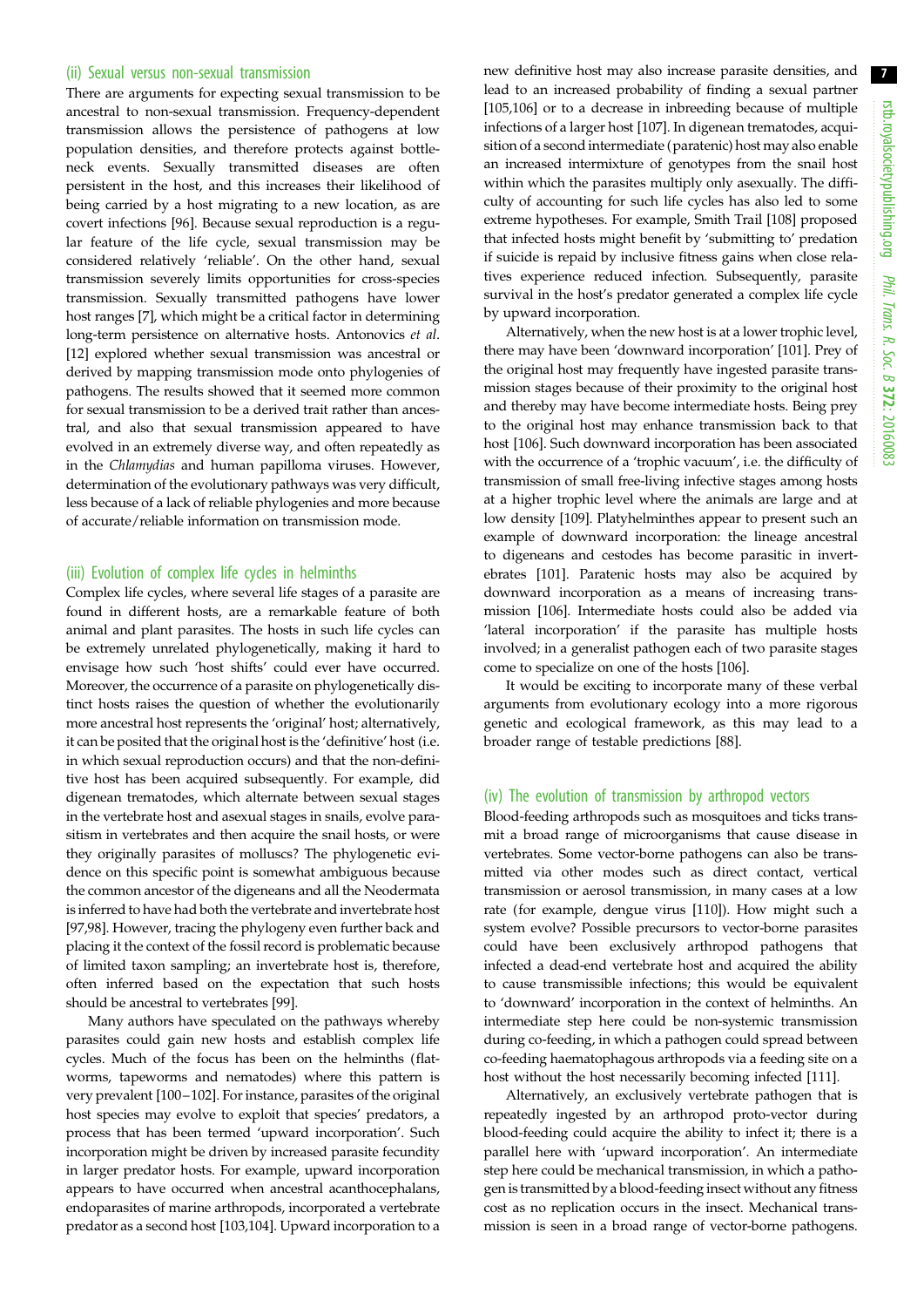Some vector-borne pathogens have also lost the ability to be biologically transmitted altogether; thus Trypanosoma evansi has lost the ability to replicate in insects even though they remain important vectors [[112\]](#page-11-0). The third possibility is that a pathogen may already be infecting both vertebrate and invertebrate hosts and is initially transmitted within and between them via alternative transmission routes, but these may then become restricted to cross-species only transmissions.

Phylogenetic analyses of arthropod-borne viruses (arboviruses) provide several examples of viral groups where it appears that the ancestral virus initially infected arthropods (insects, in the case of flaviviruses [[113](#page-11-0)]; ticks, in the case of orbiviruses [\[114\]](#page-11-0)), but later acquired vertebrate hosts. Subsequently, these have become transmissible by yet other blood-feeding arthropod groups. Reversals of this process can also occur; a study of the host associations of rhabdoviruses vectored by arthropods showed that arthropod-specific viruses had arisen, albeit rarely [\[115](#page-11-0)]. The evolutionary origin of another main group of arboviruses, the alphaviruses, remains unknown as they are all known or suspected to be arthropod-borne [[116\]](#page-11-0).

The flaviviruses and orbiviruses most strongly support the scenarios of the arthropod host being ancestral, although in the case of insectivorous vertebrate hosts it could also plausibly be explained by vertebrate hosts becoming orally infected by ingesting infected arthropods [\[117](#page-11-0),[118](#page-11-0)]. A similar evolutionary history has been reported for C. burnetii, the causative agent of Q-fever [[96\]](#page-10-0).

### 7. Host shifts and changes in transmission mode

A large number of emerging infectious diseases are the result of parasite shifts from one host species to another [\[119,120](#page-11-0)]. Different modes of transmission may occur in novel host species due to host genetic, social and ecological factors affecting the epidemiological spread of the pathogen.

Understanding how transmission evolves following host shifts is of major importance when considering the emergence of infectious disease in humans. For example, in aquatic birds influenza Aviruses appear to be largely spread environmentally via the faecal–oral route [\[121](#page-11-0)]. However, in mammals, influenza viruses must evolve aerial transmission to spread successfully between individuals [[122\]](#page-11-0). These shifts in transmission are due to differences in host receptor binding, with avian influenza having to adapt in mammalian hosts to different sialic acid receptors with different tissue distributions [[123](#page-11-0)].

HIV-1, which is largely responsible for the AIDS pandemic in humans, is the result of host shifts of viruses from chimpanzees and gorillas into humans [\[124\]](#page-11-0). How simian immunodeficiency viruses (SIV, the non-human primate forms of HIV) are transmitted in natural populations of primates is poorly understood. A study examining SIV transmission in semi-natural mandrill populations found that transmission is correlated with maternal kinship yet is not transmitted maternally, suggesting that behavioural interactions between related juveniles facilitate transmission [[125](#page-11-0)]. This differs from HIV in humans where transmission is largely sexual and vertical (maternal), or through infected blood. Surprisingly, even though HIV phylogeny is well understood, functional studies have not examined whether the change in transmission mode is due to evolutionary changes in the pathogen, or if there are simply different transmission opportunities in different host species.

Endophytic fungi from the genus Epichloë show evidence of divergence in transmission mode following host shifts. Different lineages of the fungi appear to have emerged through host shifts between grass species, with associated changes in reproduction and transmission mode. Some species reproduce sexually and are horizontally transmitted and others reproduce asexually and are vertically transmitted [[126](#page-11-0)].

The maternally transmitted endosymbiont Wolbachia uses various forms of reproductive manipulation to maximize its transmission and ensure its persistence in host populations [[127](#page-11-0)]. However, it has been shown experimentally that Wolbachia can change phenotype directly following a host shift. For example, a Wolbachia strain that causes cytoplasmic incompatibility in Drosophila recens causes males to die in a new host, D. subquinaria [\[128\]](#page-11-0). A similar change has been observed in a host shift of Wolbachia between two species of Lepidoptera [[129](#page-11-0)], and the inverse pattern in shifts of male killing strains when they are moved into different Drosophila species [\[130\]](#page-11-0). These changes in phenotype seem to be due to host factors and the expression of existing genotypes rather than de novo evolution of the pathogens/symbionts. This suggests that these bacteria maintain the genetic capability to express multiple modes of transmission. A study of five virus families found that viral speciation events were primarily associated with host shifts rather than with changes in tissue tropism within the host [\[131\]](#page-11-0). Similar tissue tropisms suggest similar routes of transmission rather than changes in transmission mode by the pathogen.

### 8. Evolution of transmission mode and human disease

Changes in transmission mode are often involved in disease emergence, and it remains a matter of urgency to determine with confidence whether new transmission modes may evolve in extant disease threats or if currently minor transmission modes could become major routes given new circumstances and opportunities. Thus, in the recent Ebola epidemic, there were fears that the Ebola virus might evolve aerial transmission given greater opportunities for this mode of transmission in crowded human situations [[132](#page-11-0)], especially as aerosol transmission of filoviruses has been shown in laboratory experiments [[133,134\]](#page-11-0). Similarly, the possibility of sexual routes of infection of not only Ebola, but also Zika virus [\[135\]](#page-11-0) beg the serious question of whether such routes might become more important because of evolutionary changes under new transmission opportunities. Explicit consideration of 'why' particular routes of transmission do or do not evolve has been rare. Day et al. [[136](#page-11-0)] discussed why HIV appeared not to have evolved vector transmission (via blood meals) and, among other possibilities, argued that this was because such transmission might have been quickly lethal and therefore the pathogen would have had a low fitness. Unfortunately, we simply do not have enough knowledge of the kinds of mutational steps that would be needed for changes in transmission mode to happen, whether such changes would have associated costs, nor of the circumstances that would favour their spread. There is clearly some urgency in addressing such issues in a rigorous way at a functional, comparative and experimental level.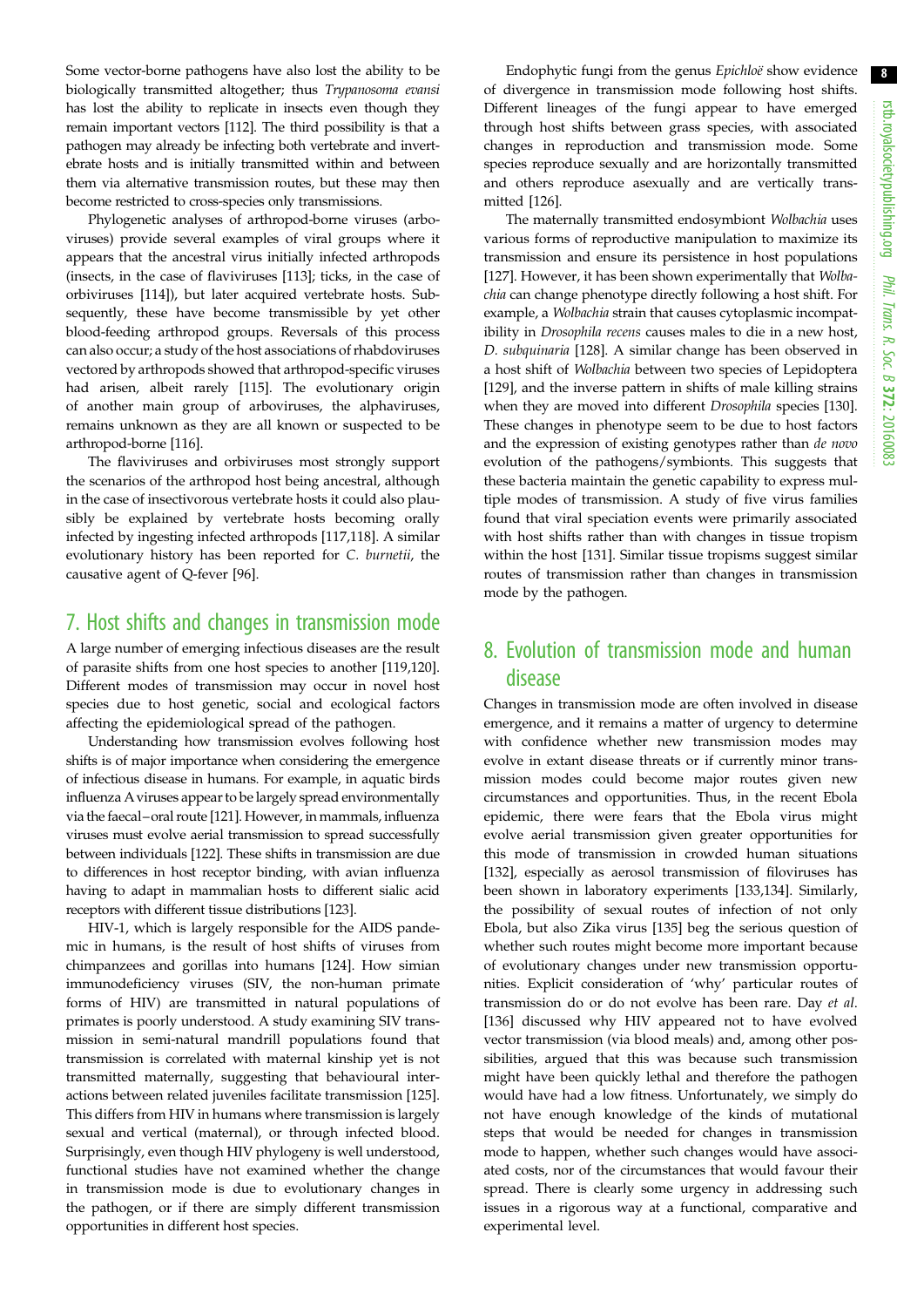<span id="page-8-0"></span>Transmission mode has strong evolutionary consequences for disease severity, and conversely changes in disease severity due to treatment could result in evolutionary changes in transmission mode, in an analogous way to concerns that vaccination policies may change pathogen replication rate and therefore virulence. There is substantial circumstantial evidence that historical changes towards reduced virulence of syphilis were associated with a shift from non-sexual to sexual transmission [\[137\]](#page-11-0).

### 9. Conclusion

The evolution of transmission mode presents a fascinating medley of challenges for the future, ranging from theoretical exploration of transmission in a coevolutionary setting, to explaining startling biological conundrums such as the evolution of complex life cycles. It is very clear that there are many different ideas and approaches, but it is a difficult field where even simply quantifying the phenotype, i.e. the contributions of different transmission modes and routes to pathogen and host fitness, is a huge hurdle. In the context of human diseases, there is a remarkable lack of understanding 'why' and 'when' different transmission modes are likely to evolve, and whether changed circumstances following pathogen entry into a human population would result in the evolutionary amplification of a particular transmission pathway. This applied

# **References**

- 1. Boots M, White A, Best A, Bowers R. 2014 How specificity and epidemiology drive the coevolution of static trait diversity in hosts and parasites. Evolution 68, 1594– 1606. ([doi:10.1111/](http://dx.doi.org/10.1111/evo.12393) [evo.12393](http://dx.doi.org/10.1111/evo.12393))
- 2. Antonovics J, Boots M, Ebert D, Koskella B, Poss M, Sadd BM. 2012 The origin of specificity by means of natural selection: evolved and non-host resistance in host–pathogen systems. Evolution 67,  $1-9$ . [\(doi:10.1111/j.1558-5646.2012.01793.x](http://dx.doi.org/10.1111/j.1558-5646.2012.01793.x))
- 3. Walker JG, Plein M, Morgan ER, Vesk PA. 2017 Uncertain links in host– parasite networks: lessons for parasite transmission in a multi-host system. Phil. Trans. R. Soc. B 372, 20160095. ([doi:10.1098/](http://dx.doi.org/10.1098/rstb.2016.0095) [rstb.2016.0095\)](http://dx.doi.org/10.1098/rstb.2016.0095)
- 4. Ewald PW. 1983 Host– parasite relations, vectors, and the evolution of disease severity. Annu. Rev. Ecol. Syst. 14, 465– 485. ([doi:10.1146/annurev.es.](http://dx.doi.org/10.1146/annurev.es.14.110183.002341) [14.110183.002341\)](http://dx.doi.org/10.1146/annurev.es.14.110183.002341)
- 5. Bull JJ, Lauring AS. 2014 Theory and empiricism in virulence evolution. PLoS Pathog. 10, 1004387. [\(doi:10.1371/journal.ppat.1004387](http://dx.doi.org/10.1371/journal.ppat.1004387))
- 6. Leggett HC, Cornwallis CK, Buckling A, West SA. 2017 Growth rate, transmission mode and virulence in human pathogens. *Phil. Trans. R. Soc. B* 372. 20160094. [\(doi:10.1098/rstb.2016.0094](http://dx.doi.org/10.1098/rstb.2016.0094))
- 7. Ewald PW. 1994 The evolution of infectious disease. Oxford, UK: Oxford University Press.
- 8. Lockhart AB, Thrall PH, Antonovics J. 1996 Sexually transmitted diseases in animals: ecological and evolutionary implications. Biol. Rev. 71, 415 – 471. [\(doi:10.1111/j.1469-185X.1996.tb01281.x](http://dx.doi.org/10.1111/j.1469-185X.1996.tb01281.x))
- 9. Moore J. 2002 Parasites and the behaviour of animals. Oxford, UK: Oxford University Press.
- 10. Moran NA, McCutcheon JP, Nakabachi A. 2008 Genomics and evolution of heritable bacterial symbionts. Annu. Rev. Genet. 42, 165– 190. [\(doi:10.](http://dx.doi.org/10.1146/annurev.genet.41.110306.130119) [1146/annurev.genet.41.110306.130119\)](http://dx.doi.org/10.1146/annurev.genet.41.110306.130119)
- 11. Ebert D. 2013 The epidemiology and evolution of symbionts with mixed-mode transmission. Annu. Rev. Ecol. Evol. Syst. 44, 623– 643. [\(doi:10.1146/](http://dx.doi.org/10.1146/annurev-ecolsys-032513-100555) [annurev-ecolsys-032513-100555](http://dx.doi.org/10.1146/annurev-ecolsys-032513-100555))
- 12. Antonovics J, Boots M, Abbate J, Baker C, McFrederick Q, Panjeti V. 2011 Biology and evolution of sexual transmission. Ann. NY Acad. Sci. 1230, 12 – 24. [\(doi:10.1111/j.1749-6632.2011.](http://dx.doi.org/10.1111/j.1749-6632.2011.06127.x) [06127.x](http://dx.doi.org/10.1111/j.1749-6632.2011.06127.x))
- 13. Centers for Disease Control. 2012 Principles of epidemiology in public health practice, 3rd edn. Atlanta, GA: US Department of Human Health and Services. [\(http://www.cdc.gov/ophss/csels/dsepd/](http://www.cdc.gov/ophss/csels/dsepd/ss1978/lesson1/section10.html) [ss1978/lesson1/section10.html](http://www.cdc.gov/ophss/csels/dsepd/ss1978/lesson1/section10.html))
- 14. ECDC. 2016 See [https://wiki.ecdc.europa.eu/fem/w/](https://wiki.ecdc.europa.eu/fem/w/wiki/transmission-routes) [wiki/transmission-routes](https://wiki.ecdc.europa.eu/fem/w/wiki/transmission-routes).
- 15. WHO. 2016 See [http://www.who.int/topics/](http://www.who.int/topics/infectious_diseases/en/) [infectious\\_diseases/en/.](http://www.who.int/topics/infectious_diseases/en/)
- 16. Getz WM, Pickering J. 1983 Epidemic models: thresholds and population regulation. Am. Nat. 121, 892 – 898. [\(doi:10.1086/284112](http://dx.doi.org/10.1086/284112))
- 17. Antonovics J. 2017 Transmission dynamics: critical questions and challenges. Phil. Trans. R. Soc. B 372. 20160087. ([doi:10.1098/rstb.2016.0087](http://dx.doi.org/10.1098/rstb.2016.0087))
- 18. Stenseth NC, Lidicker WZ. 1992 The study of dispersal: a conceptual quide. In Animal

imperative is sufficient reason to see research into the evolution of transmission as an important continuing endeavour.

Authors' contributions. All authors contributed ideas and substantive written sections to the review. These were coordinated and edited by J.A. A.J.W. made notes on the group discussions that were the basis for the review.

Competing interests. We have no competing interests.

Funding. J.A is supported by grants NSF DEB1115895 and NIH R01GM122061 as part of the joint NSF-NIH-USDA Ecology and Evolution of Infectious Diseases program. A.J.W. is supported by UK's Biotechnology and Biological Sciences Research Council grant BBS/ E/I/00002066. M.R.F. is supported by Natural Sciences and Engineering Research Council of Canada Discovery Grant. H.C.H. is supported by Fondazione E. Mach and the Autonomous Province of Trento under the 'Trentino programme of research, training and mobility of post-doctoral researchers' Incoming Team project ECO-BIOME (EU FP7 Marie Curie actions COFUND: 2011 Call). E.R.K. is supported by Academy of Finland, grant 250524. H.C.L. is supported by Royal Commission for the Exhibition of 1851. B.L. is supported by NERC grant (NE/L004232/1) and a Sir Henry Dale Fellowship jointly funded by the Wellcome Trust and the Royal Society (grant no. 109356/Z/15/Z). B.O. is supported by NERC grant (NE/N005902/1). S.M.S. is supported by NERC grant (NE/ H021256/1). J.P.W. is supported by ZELS research grant (combined BBSRC, MRC, ESRC, NERC, DSTL and DFID: BB/L018985/1).

Acknowledgements. We wish to thank Anna Borlase, Alexandra Brown, Emme Bruns, Nick Fountain-Jones, Andre´ Morrill, Matt Tinsley, Sylvain Gandon and an anonymous reviewer for useful comments on the manuscript.

> dispersal: small mammals as a model (eds NC Stenseth, WZ Lidicker), pp. 5 – 20. London, UK: Chapman & Hall.

- 19. Pocock MJO, Hauffe HC, Searle JB. 2005 Dispersal in house mice. *Biol. J. Linnean Soc.* **84**, 565-583. ([doi:10.1111/j.1095-8312.2005.00455.x\)](http://dx.doi.org/10.1111/j.1095-8312.2005.00455.x)
- 20. Hafner MS, Sudman PD, Villablanca FX, Spradling TA, Demastes JW, Nadler SA. 1994 Disparate rates of molecular evolution in cospeciating hosts and parasites. Science 265, 1087 – 1090. ([doi:10.1126/](http://dx.doi.org/10.1126/science.8066445) [science.8066445](http://dx.doi.org/10.1126/science.8066445))
- 21. de Vienne DM, Giraud T, Shykoff JA. 2007 When can host shifts produce congruent host and parasite phylogenies? A simulation approach. J. Evol. Biol. 20, 1428– 1438. [\(doi:10.1111/j.1420-9101.2007.](http://dx.doi.org/10.1111/j.1420-9101.2007.01340.x) [01340.x](http://dx.doi.org/10.1111/j.1420-9101.2007.01340.x))
- 22. de Vienne DM, Refregier G, Lopez-Villavicencio M, Tellier A, Hood ME, Giraud T. 2013 Cospeciation vs host-shift speciation: methods for testing, evidence from natural associations and relation to coevolution. New Phytol. 198, 347 – 385. ([doi:10.](http://dx.doi.org/10.1111/nph.12150) [1111/nph.12150\)](http://dx.doi.org/10.1111/nph.12150)
- 23. Charleston MA, Robertson DL. 2002 Preferential host switching by primate lentiviruses can account for phylogenetic similarity with primate phylogeny. Syst. Biol. 51, 528– 535. [\(doi:10.1080/](http://dx.doi.org/10.1080/10635150290069940) [10635150290069940](http://dx.doi.org/10.1080/10635150290069940))
- 24. Lipsitch M, Nowak MA, Ebert D, May RM. 1995 The population dynamics of vertically and horizontally transmitted parasites. Proc. R. Soc. Lond. B 260, 321-327. [\(doi:10.1098/rspb.](http://dx.doi.org/10.1098/rspb.1995.0099) [1995.0099](http://dx.doi.org/10.1098/rspb.1995.0099))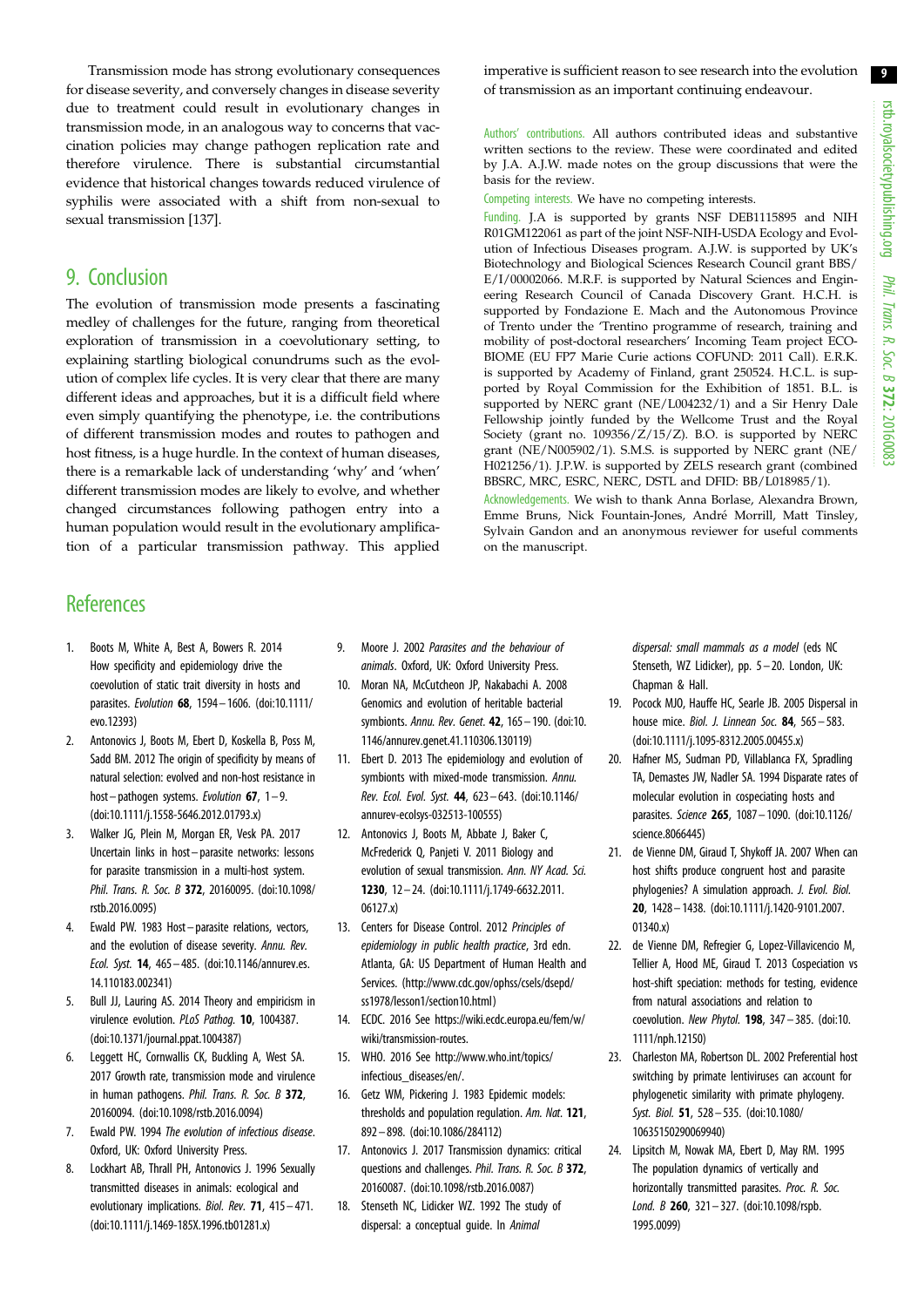- <span id="page-9-0"></span>25. Rejmanek D, Vanwormer E, Mazet JAK, Packham AE, Aguilar B, Conrad PA. 2010 Congenital transmission of Toxoplasma gondii infection in deer mice (Peromyscus maniculatus) after oral oocyst infection. J. Parasitol. 96, 516 – 520. [\(doi:10.1645/GE-2372.1\)](http://dx.doi.org/10.1645/GE-2372.1)
- 26. Webster JP. 1994 Prevalence and transmission of Toxoplasma gondii in wild brown rats, Rattus norvegicus. Parasitology 108, 407-411. [\(doi:10.](http://dx.doi.org/10.1017/S0031182000075958) [1017/S0031182000075958](http://dx.doi.org/10.1017/S0031182000075958))
- 27. Dass SAH, Vasudevan A, Dutta D, Soh LJT, Sapolsky RM, Vyas A. 2011 Protozoan parasite Toxoplasma gondii manipulates mate choice in rats by enhancing attractiveness of males. PLoS ONE 6, e27229. [\(doi:10.1371/journal.pone.0027229](http://dx.doi.org/10.1371/journal.pone.0027229))
- 28. Arantes TP, Zanetti L, Daniel W, Ferreira RM, Pinto Pieroni JS, Pinto VMR, Sakamoto CA, José da Costa A. 2009 Toxoplasma gondii: evidence for the transmission by semen in dogs. Exp. Parasitol. 123, 190– 194. ([doi:10.1016/j.exppara.2009.07.003](http://dx.doi.org/10.1016/j.exppara.2009.07.003))
- 29. Wanderley FS, Porto WJ, Câmara DR, da Cruz NL, Feitosa BC, Freire RL, de Moraes EP, Mota RA. 2013 Experimental vaginal infection of goats with semen contaminated with the 'CPG' strain of Toxoplasma gondii. J. Parasitol. 99, 610 – 613. ([doi:10.1645/](http://dx.doi.org/10.1645/12-126.1) [12-126.1](http://dx.doi.org/10.1645/12-126.1))
- 30. Antonis AF, Kortekaas J, Kant J, Vloet RP, Vogel-Brink A, Stockhofe N, Moormann RJ. 2013 Vertical transmission of Rift Valley fever virus without detectable maternal viremia. Vector Borne Zoonotic Dis. 13, 601– 606. [\(doi:10.1089/vbz.2012.1160\)](http://dx.doi.org/10.1089/vbz.2012.1160)
- 31. LaBeaud AD, Muchiri EM, Ndzovu M, Mwanje MT, Muiruri S, Peters CJ, King CH. 2008 Interepidemic Rift Valley fever virus seropositivity, northeastern Kenya. Emerg. Infect. Dis. 14, 1240– 1246. ([doi:10.](http://dx.doi.org/10.3201/eid1408.080082) [3201/eid1408.080082\)](http://dx.doi.org/10.3201/eid1408.080082)
- 32. Seufi AM, Galal FH. 2010 Role of Culex and Anopheles mosquito species as potential vectors of rift valley fever virus in Sudan outbreak, 2007. BMC Infect. Dis. 11, 65. [\(doi:10.1186/1471-2334-10-65](http://dx.doi.org/10.1186/1471-2334-10-65))
- 33. Favier C, Chalvet-Monfray K, Sabatier P, Lancelot R, Fontenille D, Dubois MA. 2006 Rift Valley fever in West Africa: the role of space in endemicity. Trop. Med. Int. Health 11, 1878– 1888. [\(doi:10.1111/j.](http://dx.doi.org/10.1111/j.1365-3156.2006.01746.x) [1365-3156.2006.01746.x\)](http://dx.doi.org/10.1111/j.1365-3156.2006.01746.x)
- 34. Ou CY et al. 1992 Molecular epidemiology of HIV transmission in a dental practice. Science 256, 1165 – 1171. [\(doi:10.1126/science.256.5060.1165](http://dx.doi.org/10.1126/science.256.5060.1165))
- 35. Lélu M. Langlais M. Poulle M-L, Gilot-Fromont F, Gandon S. 2013 When should a trophically and vertically transmitted parasite manipulate its intermediate host? The case of Toxoplasma gondii. Proc. R. Soc. B 280, 20131143. [\(doi:10.1098/rspb.](http://dx.doi.org/10.1098/rspb.2013.1143) [2013.1143\)](http://dx.doi.org/10.1098/rspb.2013.1143)
- 36. Cottam EM, Haydon DT, Paton DJ, Gloster J, Wilesmith JW, Ferris NP, Hutchings GH, King DP. 2006 Molecular epidemiology of the foot-andmouth disease virus outbreak in the United Kingdom in 2001. J. Virol. 80, 11 274– 11 282. [\(doi:10.1128/JVI.01236-06\)](http://dx.doi.org/10.1128/JVI.01236-06)
- 37. Maan S et al. 2008 Sequence analysis of bluetonque virus serotype 8 from the Netherlands 2006 and comparison to other European strains. Virology 377, 308– 318. ([doi:10.1016/j.virol.2008.04.028\)](http://dx.doi.org/10.1016/j.virol.2008.04.028)
- 38. Mintiens K, Meroc E, Mellor PS, Staubach C, Gerbier G, Elbers ARW, Hendrickx G, De Clerq K. 2008 Possible routes of introduction of bluetongue virus serotype 8 into the epicenter of the 2006 epidemic in north-western Europe. Prev. Vet. Med. 87, 131– 144. ([doi:10.1016/j.prevetmed.2008.06.011\)](http://dx.doi.org/10.1016/j.prevetmed.2008.06.011)
- 39. Rudge JW et al. 2008 Population genetics of Schistosoma japonicum within the Philippines suggest high levels of transmission between humans and dogs. PLoS Negl. Trop. Dis. 2, e340. [\(doi:10.1371/journal.pntd.0000340\)](http://dx.doi.org/10.1371/journal.pntd.0000340)
- 40. Rudge JW, Lu D-B, Feng G-W, Wang T-P, Basáñez M-G, Webster JP. 2009 Parasite genetic differentiation by habitat type and host species: molecular epidemiology of Schistosoma japonicum in hilly and marshland areas of Anhui Province, China. Mol. Ecol. 18, 2134 – 2147. [\(doi:10.1111/j.](http://dx.doi.org/10.1111/j.1365-294X.2009.04181.x) [1365-294X.2009.04181.x\)](http://dx.doi.org/10.1111/j.1365-294X.2009.04181.x)
- 41. Wang T-P, Shrivastava J, Johansen MV, Zhang ZK, Webster JP. 2006 Does multiple hosts mean multiple parasites? Population genetic structure of Schistosoma japonicum between definitive host species. *Int. J. Parasitol.* **36**, 1317 - 1325. [\(doi:10.](http://dx.doi.org/10.1016/j.ijpara.2006.06.011) [1016/j.ijpara.2006.06.011\)](http://dx.doi.org/10.1016/j.ijpara.2006.06.011)
- 42. Kilpatrick AM, Daszak P, Jones MJ, Marra PP, Kramer LD. 2006 Host heterogeneity dominates West Nile virus transmission. Proc. R. Soc. B 273, 2327 – 2333. [\(doi:10.1098/rspb.2006.3575\)](http://dx.doi.org/10.1098/rspb.2006.3575)
- 43. Webster JP, Borlase A, Rudge JW. 2017 Who acquires infection from whom and how? Disentangling multihost and multi-mode transmission dynamics in the 'elimination' era. Phil. Trans. R. Soc. B 372, 20160091. [\(doi:10.1098/rstb.2016.0091](http://dx.doi.org/10.1098/rstb.2016.0091))
- 44. Auld SKJR, Searle CL, Duffy MA. 2017 Parasite transmission in a natural multihost –multiparasite community. Phil. Trans. R. Soc. B 372, 20160097. [\(doi:10.1098/rstb.2016.0097](http://dx.doi.org/10.1098/rstb.2016.0097))
- 45. Wade MJ. 2007 The co-evolutionary genetics of ecological communities. Nat. Rev. Genet. 8, 185 – 195. [\(doi:10.1038/nrg2031\)](http://dx.doi.org/10.1038/nrg2031)
- 46. Jiggins FM. 2003 Male-killing Wolbachia and mitochondrial DNA: selective sweeps, hybrid introgression and parasite population dynamics. Genetics 164, 5– 12.
- 47. Bouma A, Claassen I, Natih K, Klinkenberg D, Donnelly CA, Koch G, Van Boven M. 2009 Estimation of transmission parameters of H5N1 avian influenza virus in chickens. PLoS Pathog. 5, e1000281. [\(doi:10.](http://dx.doi.org/10.1371/journal.ppat.1000281) [1371/journal.ppat.1000281](http://dx.doi.org/10.1371/journal.ppat.1000281))
- 48. Shortridge KF et al. 1998 Characterization of avian H5N1 influenza viruses from poultry in Hong Kong. Virology 252, 331–342. [\(doi:10.1006/viro.1998.9488](http://dx.doi.org/10.1006/viro.1998.9488))
- 49. Spekreijse D, Bouma A, Koch G, Stegeman JA. 2011 Airborne transmission of a highly pathogenic avian influenza virus strain H5N1 between groups of chickens quantified in an experimental setting. Vet. Microbiol. **152**, 88-95. (doi:10.1016/i.vetmic.2011. [04.024](http://dx.doi.org/10.1016/j.vetmic.2011.04.024))
- 50. Caspi-Fluger A, Inbar M, Mozes-Daube N, Katzir N, Portnoy V, Belausov E, Hunter MS, Zchori-Fein E. 2012 Horizontal transmission of the insect symbiont Rickettsia is plant-mediated. Proc. R. Soc. B 279, 1791– 1796. [\(doi:10.1098/rspb.2011.2095\)](http://dx.doi.org/10.1098/rspb.2011.2095)
- 51. Dubrulle M, Mousson L, Moutailler S, Vazeille M, Failloux A. 2009 Chikungunya virus and Aedes mosquitoes: saliva is infectious as soon as two days after oral infection. PLoS ONE 4, e5895. [\(doi:10.](http://dx.doi.org/10.1371/journal.pone.0005895) [1371/journal.pone.0005895](http://dx.doi.org/10.1371/journal.pone.0005895))
- 52. De Regge N et al. 2012 Detection of Schmallenberg virus in different Culicoides spp. by real-time RT-PCR. Transb. Emerg. Dis. 59, 471 – 475. [\(doi:10.](http://dx.doi.org/10.1111/tbed.12000) [1111/tbed.12000\)](http://dx.doi.org/10.1111/tbed.12000)
- 53. Sabio IJ, Mackay AJ, Roy A, Foil LD. 2006 Detection of West Nile virus RNA in pools of three species of Ceratopogonids (Diptera: Ceratopogonidae) collected in Louisiana. J. Med. Entomol. 43, 1020 – 1022.
- 54. Mehlhorn H, Walldorf V, Klimpel S, Jahn B, Jaeger F, Eschweller J, Hoffmann B, Beer M. 2007 First occurrence of Culicoides obsoletus-transmitted bluetongue virus epidemic in Central Europe. Parasitol. Res. 101, 219– 228. [\(doi:10.1007/s00436-](http://dx.doi.org/10.1007/s00436-007-0519-6) [007-0519-6\)](http://dx.doi.org/10.1007/s00436-007-0519-6)
- 55. Anderson SL, Richards SL, Smartt CT. 2010 A simple method for determining arbovirus transmission in mosquitoes. J. Am. Mosq. Control Assoc. 26, 108– 111. ([doi:10.2987/](http://dx.doi.org/10.2987/09-5935.1) [09-5935.1](http://dx.doi.org/10.2987/09-5935.1))
- 56. Thrall PH, Antonovics J. 1997 Polymorphism in sexual versus non-sexual disease transmission. Proc. R. Soc. Lond. B 264, 581-587. [\(doi:10.1098/](http://dx.doi.org/10.1098/rspb.1997.0083) [rspb.1997.0083\)](http://dx.doi.org/10.1098/rspb.1997.0083)
- 57. Sánchez E et al. 2015 Molecular characterization and classification of Trypanosoma spp. Venezuelan isolates based on microsatellite markers and kinetoplast maxicircle genes. Parasites Vectors 8, 536. [\(doi:10.1186/s13071-015-](http://dx.doi.org/10.1186/s13071-015-1129-2) [1129-2](http://dx.doi.org/10.1186/s13071-015-1129-2))
- 58. Lagrue C, Poulin R. 2007 Life cycle abbreviation in the trematode Coitocaecum parvum: can parasites adiust to variable conditions? *J. Evol. Biol.* 20, 1189– 1195. ([doi:10.1111/j.1420-9101.2006.](http://dx.doi.org/10.1111/j.1420-9101.2006.01277.x) [01277.x](http://dx.doi.org/10.1111/j.1420-9101.2006.01277.x))
- 59. Lagrue C, Poulin R. 2009 Heritability and short-term effects of inbreeding in the progenetic trematode Coitocaecum parvum: is there a need for the definitive host? Parasitology 136, 231-240. [\(doi:10.](http://dx.doi.org/10.1017/S0031182008005325) [1017/S0031182008005325\)](http://dx.doi.org/10.1017/S0031182008005325)
- 60. Caldwell HD et al. 2003 Polymorphisms in Chlamydia trachomatis tryptophan synthase genes differentiate between genital and ocular isolates. J. Clin. Investig. 111, 1757– 1769. [\(doi:10.1172/](http://dx.doi.org/10.1172/JCI17993) [JCI17993\)](http://dx.doi.org/10.1172/JCI17993)
- 61. Kover PX, Clay K. 1998 Trade-off between virulence and vertical transmission and the maintenance of a virulent plant pathogen. Am. Nat. 152, 165 – 175.
- 62. Tintjer T, Leuchtmann A, Clay K. 2008 Variation in horizontal and vertical transmission of the endophyte Epichloe elymi infecting the grass Elymus hystrix. New Phytol. 179, 236 – 246. ([doi:10.1111/j.](http://dx.doi.org/10.1111/j.1469-8137.2008.02441.x) [1469-8137.2008.02441.x\)](http://dx.doi.org/10.1111/j.1469-8137.2008.02441.x)
- 63. Stewart AD, Logsdon JM, Kelley SE. 2005 An empirical study of the evolution of virulence under both horizontal and vertical transmission. Evolution 59, 730 – 739. [\(doi:10.1111/j.0014-3820.2005.](http://dx.doi.org/10.1111/j.0014-3820.2005.tb01749.x) [tb01749.x](http://dx.doi.org/10.1111/j.0014-3820.2005.tb01749.x))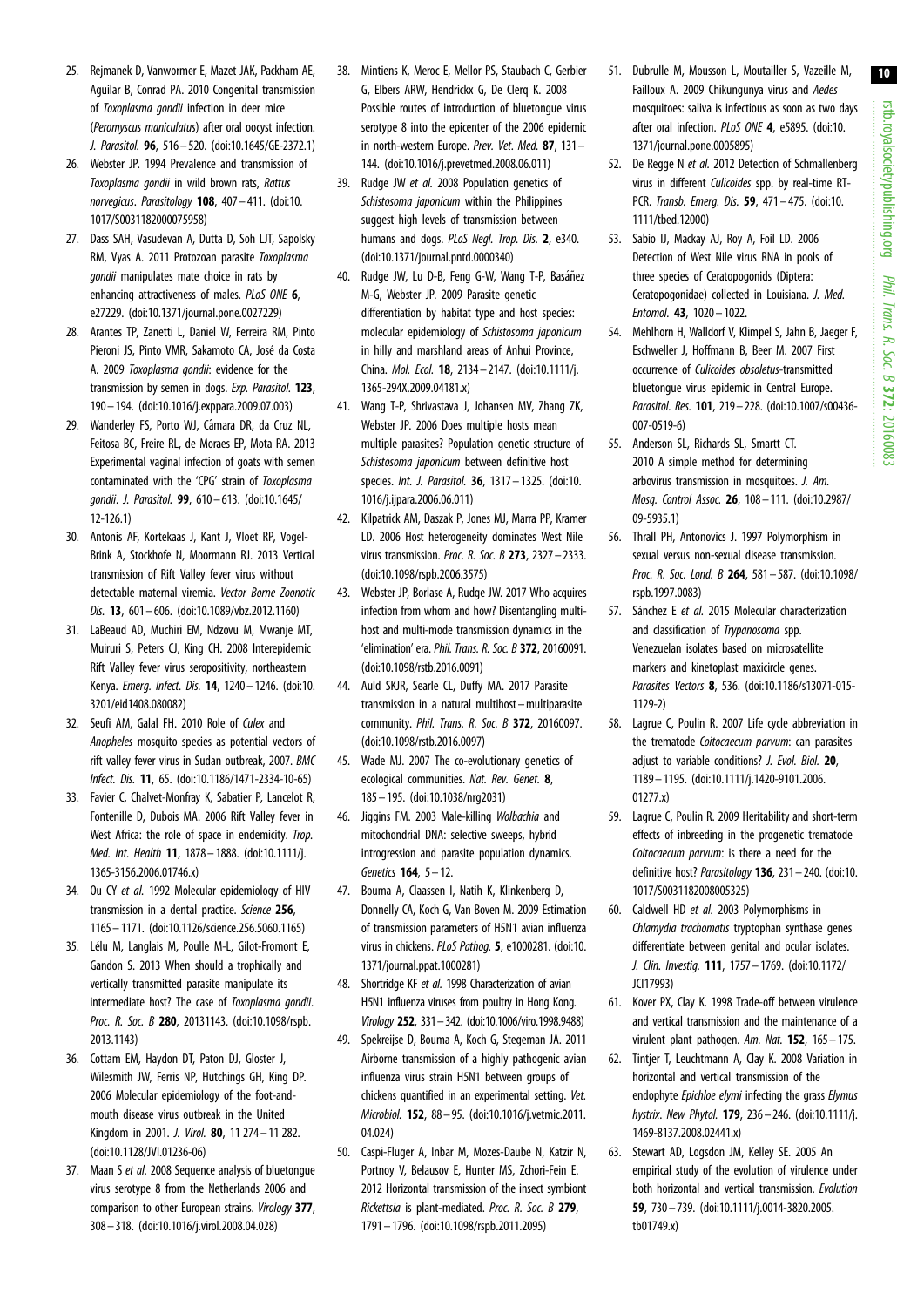- <span id="page-10-0"></span>64. Bull JJ, Molineux IJ, Rice WR. 1991 Selection of benevolence in a host-parasite system. Evolution 45, 875– 882. ([doi:10.2307/2409695\)](http://dx.doi.org/10.2307/2409695)
- 65. Pagan I, Montes N, Milgroom MG, Garcia-Arenal F. 2014 Vertical transmission selects for reduced virulence in a plant virus and for increased resistance in the host. PLoS Pathog. 10, e1004293. [\(doi:10.1371/journal.ppat.1004293](http://dx.doi.org/10.1371/journal.ppat.1004293))
- 66. Magalon H, Nidelet T, Martin G, Kaltz O. 2010 Host growth conditions influence experimental evolution of life history and virulence of a parasite with vertical and horizontal transmission. Evolution 64, 2126– 2138. [\(doi:10.1111/j.1558-5646.2010.](http://dx.doi.org/10.1111/j.1558-5646.2010.00974.x) [00974.x\)](http://dx.doi.org/10.1111/j.1558-5646.2010.00974.x)
- 67. Dusi E, Gougat-Barbera C, Berendonk TU, Kaltz O. 2015 Long-term selection experiment produces breakdown of horizontal transmissibility in parasites with mixed transmission mode. Evolution 69, 1069 – 1076. [\(doi:10.1111/evo.12638\)](http://dx.doi.org/10.1111/evo.12638)
- 68. Refardt D, Rainey P. 2010 Tuning a genetic switch: experimental evolution and natural variation of prophage induction. Evolution 64, 1086 – 1097. [\(doi:10.1111/j.1558-5646.2009.00882.x](http://dx.doi.org/10.1111/j.1558-5646.2009.00882.x))
- 69. Berngruber TW, Lion S, Gandon S. 2015 Spatial structure, transmission modes ad the evolution of viral exploitation strategies. PLoS Pathoa. 11, e1004810. ([doi:10.1371/journal.ppat.1004810\)](http://dx.doi.org/10.1371/journal.ppat.1004810)
- 70. Turner PE, Cooper VS, Lenski RE. 1998 Trade-off between horizontal and vertical modes of transmission in bacterial plasmids. Evolution 52, 315– 329. ([doi:10.2307/2411070\)](http://dx.doi.org/10.2307/2411070)
- 71. Levin BR, Lenski RE. 1983 Coevolution in bacteria and their viruses and plasmids. In Coevolution (eds DJ Futuyma, M Slatkin), pp. 99 – 127. Sunderland, MA: Sinauer.
- 72. May RM, Anderson RM. 1983 Epidemiology and genetics in the coevolution of parasites and hosts. Proc. R. Soc. Lond. B 219, 281– 313. ([doi:10.1098/](http://dx.doi.org/10.1098/rspb.1983.0075) [rspb.1983.0075](http://dx.doi.org/10.1098/rspb.1983.0075))
- 73. Alizon S, Hurford A, Mideo N, van Baalen M. 2009 Virulence evolution and the trade-off hypothesis: history, current state of affairs and the future. J. Evol. Biol. 22, 245– 259. ([doi:10.1111/j.1420-](http://dx.doi.org/10.1111/j.1420-9101.2008.01658.x) [9101.2008.01658.x](http://dx.doi.org/10.1111/j.1420-9101.2008.01658.x))
- 74. Anderson RM, May RM. 1981 The population dynamics of microparasites and their invertebrate hosts. Phil. Trans. R. Soc. Lond. B 291, 451– 524. [\(doi:10.1098/rstb.1981.0005\)](http://dx.doi.org/10.1098/rstb.1981.0005)
- 75. Burden JP, Griffiths CM, Cory JS, Smith P, Sait SM. 2002 Vertical transmission of granulovirus infection in the Indian meal moth, Plodia interpunctella. Mol. Ecol. 11, 547– 555. ([doi:10.1046/j.0962-1083.2001.](http://dx.doi.org/10.1046/j.0962-1083.2001.01439.x) [01439.x\)](http://dx.doi.org/10.1046/j.0962-1083.2001.01439.x)
- 76. Burden JP, Nixon CP, Hodgkinson AE, Possee RD, Sait SM, King LA, Hails RS. 2003 Covert infections as a mechanism for long-term persistence of baculoviruses. Ecol. Lett. 6, 524– 531. ([doi:10.1046/](http://dx.doi.org/10.1046/j.1461-0248.2003.00459.x) [j.1461-0248.2003.00459.x](http://dx.doi.org/10.1046/j.1461-0248.2003.00459.x))
- 77. De Roode JC, Yates AJ, Altizer S. 2008 Virulencetransmission trade-offs and population divergence in virulence in a naturally occurring butterfly parasite. Proc. Natl Acad. Sci. USA 105, 7489-7494. [\(doi:10.1073/pnas.0710909105](http://dx.doi.org/10.1073/pnas.0710909105))
- 78. Dearsly AL, Sinden RE, Self IA. 1990 Sexual development in malarial parasites: gametocyte production, fertility and infectivity to the mosquito vector. Parasitology 3, 359 – 368. ([doi:10.1017/](http://dx.doi.org/10.1017/S0031182000078628) [S0031182000078628](http://dx.doi.org/10.1017/S0031182000078628))
- 79. Ebert D, Mangin KL. 1997 The influence of host demography on the evolution of virulence of a microsporidian qut parasite. Evolution 51, 1828– 1837. [\(doi:10.2307/2411005](http://dx.doi.org/10.2307/2411005))
- 80. Hartikainen H, Okamura B. 2015 Ecology and evolution of malacosporean-bryozoan interactions. In Myxozoan evolution, ecology and development (eds B Okamura, A Gruhl, JL Bartholomew), pp. 201– 216. Cham, Switzerland: Springer.
- 81. Ferdy JB, Godelle B. 2005 Diversification of transmission modes and the evolution of mutualism. Am. Nat. 166, 613-627. [\(doi:10.1086/491799](http://dx.doi.org/10.1086/491799))
- 82. Boots M, Haraguchi Y. 1999 The evolution of costly resistance in host-parasite systems. Am. Nat. 153, 359 – 370. [\(doi:10.2307/2463689\)](http://dx.doi.org/10.2307/2463689)
- 83. Baker C, Antonovics J. 2012 Evolutionary determinants of genetic variation in susceptibility to infectious diseases in humans. PLoS ONE 7, e29089. [\(doi:10.1371/journal.pone.0029089\)](http://dx.doi.org/10.1371/journal.pone.0029089)
- 84. Walker JG, Hurford A, Cable J, Ellison AR, Price SJ, Cressler CE. 2017 Host allometry influences the evolution of parasite host-generalism: theory and meta-analysis. Phil. Trans. R. Soc. B 372, 20160089. [\(doi:10.1098/rstb.2016.0089](http://dx.doi.org/10.1098/rstb.2016.0089))
- 85. Duncan A, Agnew P, Noel V, Michalakis Y. 2015 The consequences of co-infections for parasite transmission in the mosquito Aedes aegypti. J. Anim. Ecol. 84, 498– 508. [\(doi:10.1111/1365-](http://dx.doi.org/10.1111/1365-2656.12302) [2656.12302\)](http://dx.doi.org/10.1111/1365-2656.12302)
- 86. van den Bosch F, Fraaije BA, van den Berg F, Shaw MW. 2010 Evolutionary bi-stability in pathogen transmission mode. Proc. R. Soc. B  $277$ , 1735-1742. [\(doi:10.1098/rspb.2009.2211](http://dx.doi.org/10.1098/rspb.2009.2211))
- 87. Gandon S. 2004 Evolution of multihost parasites. Evolution 58, 455 – 469. [\(doi:10.1111/j.0014-3820.](http://dx.doi.org/10.1111/j.0014-3820.2004.tb01669.x) [2004.tb01669.x](http://dx.doi.org/10.1111/j.0014-3820.2004.tb01669.x))
- 88. Boldin B, Kisdi E. 2012 On the evolutionary dynamics of pathogens with direct and envronmental transmission. Evolution 66, 2514 – 2527. [\(doi:10.1111/j.1558-5646.2012.01613.x](http://dx.doi.org/10.1111/j.1558-5646.2012.01613.x))
- 89. Smith G, Dobson AP. 1992 Sexually transmitted diseases in animals. Parasitol. Today 8, 159– 166. [\(doi:10.1016/0169-4758\(92\)90010-Y](http://dx.doi.org/10.1016/0169-4758(92)90010-Y))
- 90. Nunn CL, Gittleman JL, Antonovics J. 2000 Promiscuity and the primate immune system. Science 290. 1168–1170. [\(doi:10.1126/science.290.5494.1168\)](http://dx.doi.org/10.1126/science.290.5494.1168)
- 91. Bruns EL, Antonovics J, Carasso V, Hood M. 2017 Transmission and temporal dynamics of anthersmut disease (Microbotryum) on alpine carnation (Dianthus pavonius). J. Ecol. (in press).
- 92. Sachs JL, Skophammer RG, Regus JU. 2011 Evolutionary transitions in bacterial symbiosis. Proc. Natl Acad. Sci. USA. 108, 10 800– 10 807. [\(doi:10.](http://dx.doi.org/10.1073/pnas.1100304108) [1073/pnas.1100304108](http://dx.doi.org/10.1073/pnas.1100304108))
- 93. Perlman SJ, Hunter MS, Zchori-Fein E. 2006 The emerging diversity of Rickettsia. Proc. R. Soc. B 273, 2097– 2106. [\(doi:10.1098/rspb.2006.3541\)](http://dx.doi.org/10.1098/rspb.2006.3541)
- 94. Duron 0 et al. 2015 The recent evolution of a maternally-inherited endosymbiont of ticks led to emergence of the Q fever pathogen, Coxiella burnetii. PLoS Pathog. 11, e1004892. [\(doi:10.1371/](http://dx.doi.org/10.1371/journal.ppat.1004892) [journal.ppat.1004892](http://dx.doi.org/10.1371/journal.ppat.1004892))
- 95. Dunn AM, Smith JE. 2001 Microsporidian life cycles and diversity: the relationship between virulence and transmission. Microbes Infect. 3, 381– 388. ([doi:10.1016/S1286-4579\(01\)01394-6](http://dx.doi.org/10.1016/S1286-4579(01)01394-6))
- 96. Okamura B. 2016 Hidden infections and changing environments. *Integr. Comp. Biol.* 56, 620 – 629. ([doi:10.1093/icb/icw008](http://dx.doi.org/10.1093/icb/icw008))
- 97. Littlewood DTJ, Rohde K, Bray RA, Herniou EA. 1999 Phylogeny of the Platyhelminthes and the evolution of parasitism. *Biol. J. Linnean Soc.*  $68$ ,  $257 - 287$ . ([doi:10.1111/j.1095-8312.1999.tb01169.x\)](http://dx.doi.org/10.1111/j.1095-8312.1999.tb01169.x)
- 98. Timothy D, Littlewood J, Bray RA, Waeschenbach A. 2015 Phylogenetic patterns of diversity in cestodes and trematodes. In Parasite diversity and diversification. Evolutionary ecology meets phylogenetics (eds SA Morand, BR Krasnov, DTJ Littlewood), pp. 304– 319. Cambridge, UK: Cambridge University Press.
- 99. Cribb TH, Bray RA, Olson PD, Littlewood DTJ. 2003 Life cycle evolution in the Digenea: a new perspective from phylogeny. Adv. Parasitol. 54, 197– 254. [\(doi:10.1016/S0065-308X\(03\)54004-0](http://dx.doi.org/10.1016/S0065-308X(03)54004-0))
- 100. Choisy M, Brown SP, Lafferty KD, Thomas F. 2003 Evolution of trophic transmission in parasites: why add intermediate hosts? Am. Nat. 162, 172– 181. ([doi:10.1086/375681\)](http://dx.doi.org/10.1086/375681)
- 101. Parker GA, Chubb JC, Roberts GN, Michaud M, Milinski M. 2003 Evolution of complex life cycles in helminth parasites. Nature 425, 480-484. [\(doi:10.](http://dx.doi.org/10.1038/nature02012) [1038/nature02012](http://dx.doi.org/10.1038/nature02012))
- 102. Poulin R. 2007 Are there general laws in parasite ecology? Parasitology 134, 763 – 776. [\(doi:10.1017/](http://dx.doi.org/10.1017/S0031182006002150) [S0031182006002150\)](http://dx.doi.org/10.1017/S0031182006002150)
- 103. Near TJ, Garey JR, Nadler SA. 2008 Phylogenetic relationships of the Acanthocephala inferred from 18S ribosomal DNA sequences. Mol. Phylogenet. Evol. 10, 287– 298. ([doi:10.1006/mpev.1998.0569](http://dx.doi.org/10.1006/mpev.1998.0569))
- 104. Herlyn H, Piskurek O, Schmitz J, Ehlers U, Zischlera H. 2003 The syndermatan phylogeny and the evolution of acanthocephalan endoparasitism as inferred from 18S rDNA sequences. Mol. Phylogenet. Evol. 26, 155– 164. ([doi:10.1016/S1055-7903\(02\)](http://dx.doi.org/10.1016/S1055-7903(02)00309-3) [00309-3](http://dx.doi.org/10.1016/S1055-7903(02)00309-3))
- 105. Brown SP, Renaud F, Guégan JF, Thomas F. 2001 Evolution of trophic transmission in parasites: the need to reach a mating place? *J. Evol. Biol.* 14, 815 – 820. [\(doi:10.1046/j.1420-9101.2001.](http://dx.doi.org/10.1046/j.1420-9101.2001.00318.x) [00318.x](http://dx.doi.org/10.1046/j.1420-9101.2001.00318.x))
- 106. Parker GA, Ball MA, Chubb JC. 2015 Evolution of complex life cycles in trophically transmitted helminths. I. Host incorporation and trophic ascent. J. Evol. Biol. 28, 267– 291. ([doi:10.1111/jeb.12575](http://dx.doi.org/10.1111/jeb.12575))
- 107. Rauch G, Kalbe M, Reusch TBH. 2005 How a complex life cycle can improve a parasite's sex life. J. Evol. Biol. 18, 1069– 1075. [\(doi:10.1111/j.1420-](http://dx.doi.org/10.1111/j.1420-9101.2005.00895.x) [9101.2005.00895.x\)](http://dx.doi.org/10.1111/j.1420-9101.2005.00895.x)
- 108. Smith Trail DR. 1980 Behavioral interactions between parasites and hosts: host suicide and the